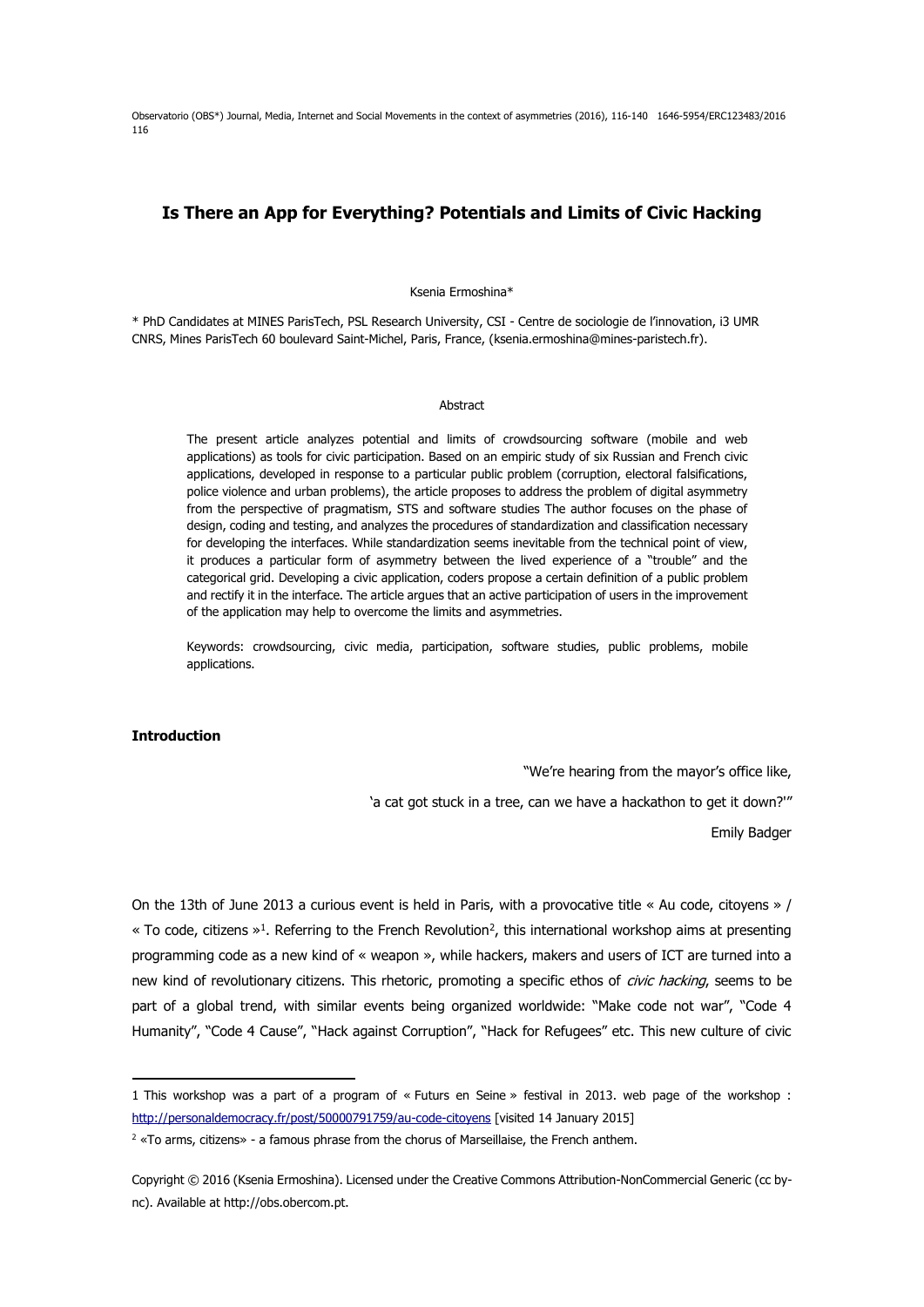hacking tends to engage publics into using ITC and the programming code to address problems that have been previously delegated to human agents, social movements or well-identified political institutions. These events put together professionals of code and social activists, marginalized populations and social entrepreneurs, who prototype digital tools in response to contemporary political and social challenges.

In order to frame and facilitate the cooperation between programmers, citizens, NGOs, public administrations and start-ups, a bunch of special programs have been launched, such as Code4America, Code4Paris, Code4Europe, Apps For Democracy, Hack4Good. These intermediary organizations host civic hackathons,  $3$  unconferences, barcamps, workshops, fellowship programs, aimed at producing "both technical and political innovation that helps to mobilize broader publics around important challenges" (Allard, Blondeau, 2010).

The *civic hacking* movement is a transnational phenomenon firstly experienced and institutionalized in USA<sup>4</sup> but rapidly adopted in Europe, Russia (Ermoshina, 2014), India (Irani, 2015), and is progressively expanding in Africa with the appearance of fablabs and local innovations (such as, for instance, the 3d printer "W.Afate" entirely assembled of e-waste)<sup>5</sup>. The term "civic hacking" has progressively become institutionalized with the creation of National Day of Civic Hacking in 2013 gathering about 11 000 people all around US (Baranuik, 2013). With the second edition in 2014 the event overflew national borders and engaged communities and experts from all over the world.

The organizers of the National Day of civic hacking define a civic hacker as follows: "Civic hackers... are technologists, civil servants, designers, entrepreneurs, engineers - anybody - who is willing to collaborate with others to create, build, and invent to address challenges relevant to our neighborhoods, our cities, our states and our country. To us, a hacker is someone who uses a minimum of resources and a maximum of brainpower and ingenuity to create, enhance or fix something<sup>16</sup>.

In this definition, the word "hacker" refers to the practices of bricolage that are not reserved to the professionals of code, but make a room for the amateurs, for the non-technical experts. The term "hacking" is here expanded beyond the universe of programming and becomes an *epistemological position*, a method to resolve problems using instruments at hand. According to "Hacking" in the phrase civic hacking means "perverting something's original purpose to solve a problem", so the best hacks are simple, creative solutions to interesting problems. And this meaning "is a source of pride among programmers and geeks and actually was the original meaning of the word before it also became used to mean cybercrime".

1

<sup>3</sup> Hackathons (from « hack » and « marathons ») are « intense, multiday events devoted to rapid software production » (Irani, 2015). « Civic hackathons » are using the format of hackathons in order to address social challenges and are characterized by a hybrid format, with social activists and developers working together to develop prototypes of soft and hardware solutions.

<sup>4</sup> First massive wave of civic hacking events dates back to 2008-2009, presidential campaign of Barak Obama and the rise of so-called "app contests".

<sup>5</sup> During my fieldwork I had a chance to meet the team that built the WAfate and presented it at the hackathon "Space Apps Challenge" organized by NASA in Paris in 2013. It is one of the exciting examples of a "civic hack" – a beautiful translation of a challenge (pollution of Ghana and Togo by electronic waste, dependency of the African continent from Europe in terms of technologies and skills) into an appropriate and low-cost technological solution.

<sup>6</sup> «Who is a civic hacker ?» http://www.codeforamerica.org/blog/2013/05/06/what-is-a-civic-hacker/ [consulté le 21 juin 2016]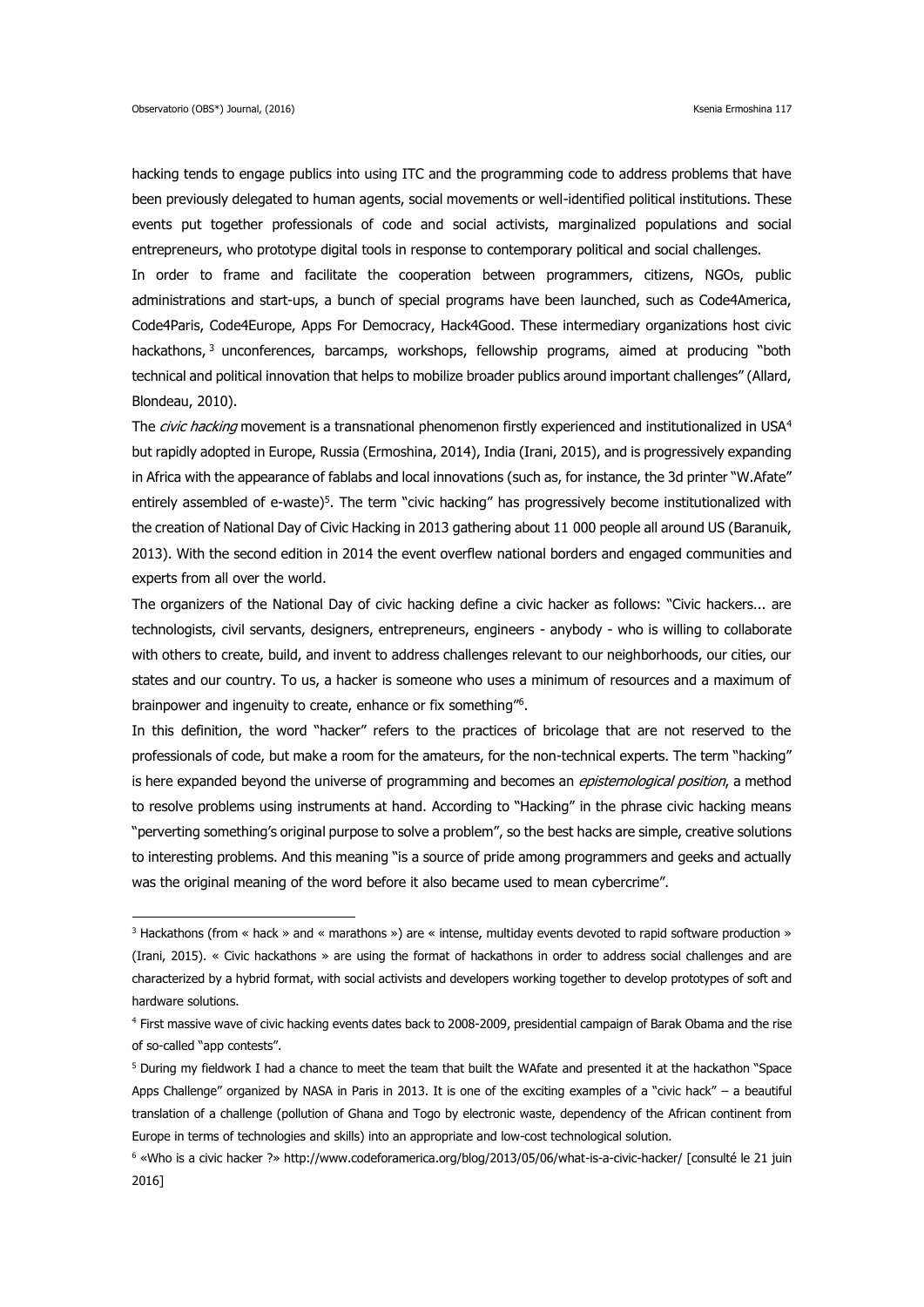Still in the perspective of *bricolage*, George Dafermos and Johan Soderberg, offer an interesting definition of hacking that I found relevant to my research: "In our use of the term hacking, we mean the act of taking a preexisting system and bending it to serve a different end from that for which it was originally intended" (Dafermos, Soderberg,2009: p. 55).

Chris Baranuik tends to problematise this change in the definition of the term "hacker" from a word with a strong criminal connotation to a notion that helps to grasp and describe a certain approach to problemsolving: "While some hackers are criminals, the term hacking is often simply understood as the *process of* improving and rebuilding technology via unconventional means. Gabriella Coleman [...] who studies the anthropology of hackers, has shown how, for many, the term is a badge of honor that denotes the ability to derive *clever and unexpected* technical solutions to a problem" (Baranuik, 2013).

This will to redefine and decriminalize the notion of hacker was expressed by one of the actors I interviewed, the organizer of Hack4Good hackathons and the co-founder of GeekList, a social network for developers. He affirms:

"For me to hack things means to rapidly put something together any way you can. Hack 4Good and the idea of a hacker for us is that they try to solve a problem any way they can do it… hacking is more about utilizing whatever resources you have to make things work and solve the problems. And in our case the problems are social problems » (Interview with Reuben K., Hack4Good organizer)

Given the definitions quoted before, I am focusing precisely on this understanding of civic hacking as a specific epistemological and methodological position. The civic hacking movement is driven by a belief that programming code can change the way our institutions function and propose new and ingenious solutions for important challenges. It is believed that code can restructure usual practices of civic participation such as alerting authorities about urban problems, mapping natural disasters, communicating in times of urgency, voting and advocating (Eyler-Werve, Carlson, 2012). Lilly Irani claims it in her recent article, the civic hacking movement is not only about producing software prototypes, but (also) a specific *ethos*: « they manufacture urgency and an optimism that bursts of doing and making can change the world. Participants in hackathons imagine themselves as agents of social progress through software… » (Irani, 2015: 2).

Piotr Steininger, one of «Code 4 Europe» coordinators, gives an original definition of code: « Code is somewhere between technology, people and problems. Code is a lubricant for problem-solving as it helps to adjust and make smoother the articulations between different actors of the world...» [field recording, workshop « To code, citizens », 13.06.2013] This link between code and social good seems to be direct for the advocates of civic hacking. But how exactly, with the help of which particular operations does this translation happen? How to make a transition from a social or political cause to strings and functions of Python, Java or C++? Is every social problem "codeable"? Can there really be an app for everything?

An important body of critical research questions the Internet hegemony and criticizes the technological optimism. Evgeny Morozov, in his book "To Save Everything, Click Here" (2013) shows the limits and the dangers of the so-called internet-centrism and technical solutionism. Beyond the strict "diffusion approach" that considers digital divide as caused by an uneven access of populations to the ICT, two kinds of asymmetries appear that need to be thoroughly analyzed. The first one, related to the classical digital divide problem, is the asymmetry between those who manage the code and those who are reduced to the role of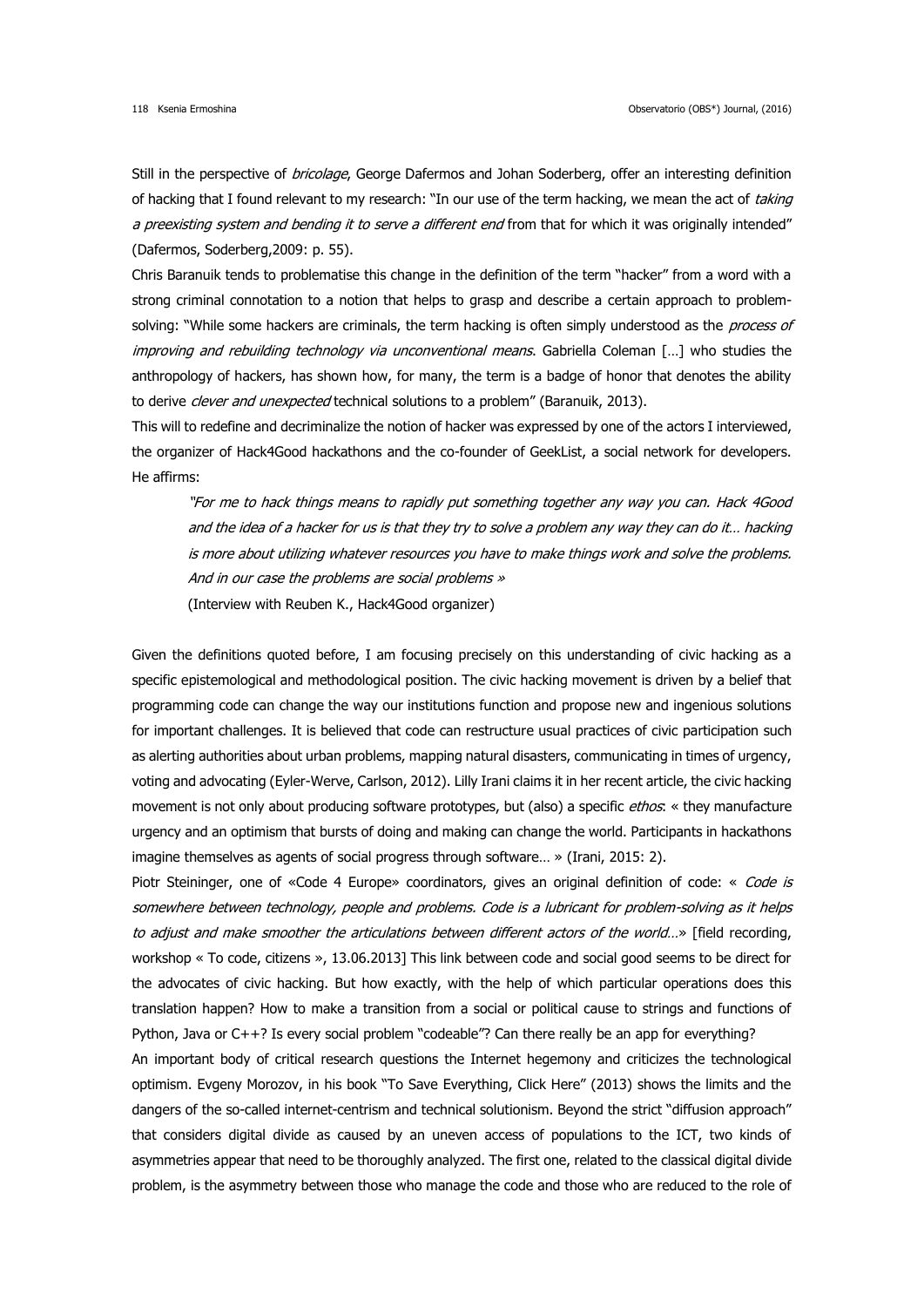the users. The second kind of asymmetry, that I would call "asymmetry-by-design" is a much less visible one (as it is "hiding" in the interface) and a much less studied. This asymmetry is related to the problem of standardization and classification: if some social problems (especially the "urban" problems) seem to be successfully solvable with the help of a mobile or web application, others resist to any standardization and translation into check-lists, menus, categories and standards.

The goal of the present article is thus to question the omnipresent belief in programming code and ICT as agents of social good. This article is based on an empiric study of several Russian and French civic applications, apps for web and mobile developed in response of a particular social problem. I propose to address the problem of asymmetry from the perspective of STS and software studies (Fuller, 2008).

Inspired with the design-oriented approach (Badouard, 2014; Akrich, 1999; Simondon, 1958), I focus on the phase of *conception and design* of interfaces, as well as on the process of *testing*. As Simondon puts it, technical objects "translate a number of notions and principles into matter" (1958, p. 46). It is in order to de-script this translation that I followed the work of programmers, UX-designers and social activists, and analyzed the materials they produced (code, mailing lists, blog posts, paperwork).

In what follows, I will firstly present my cases. Secondly, I will focus on the design phase of civic applications and will distinguish several fundamental operations that transform public problems: *standardization*, classification and translation. In the third part, I will speak about the overflows of this technical framing, giving examples of how the empirical experience of a trouble (Emerson, Messinger, 1977) resists the standardization imposed by digital interfaces. To conclude, I will underline the outcomes of civic apps for the civic participation.

### **Case-studies and fieldwork**

An impressing number of mobile and web applications have been developed recently with a mission to address important social and political challenges. Only by 2012, 272 civic apps were developed in Russia by various NGOs and individual activists (according to the report of Greenhouse of Social Technologies<sup>7</sup>, an agency specialized in promoting civic technologies in Russia). However, this research focuses only on the most used and the most original applications. The table below sums up the cases of civic applications that have been studied.

# **Case studies**

1

| Name of app                   | <b>Problem adressed</b>                       | Who and when developed?                                                    | Tech support                                                           |
|-------------------------------|-----------------------------------------------|----------------------------------------------------------------------------|------------------------------------------------------------------------|
| Stop Le Contrôle au<br>Faciès | Ethnic profiling and police<br>discrimination | NGO «Stop Le Contrôle Au From 2013 - SMS app, in<br>Faciès », France, 2014 | $2014 -$ webapp in html5,<br>suitable for mobile<br>+ page on Facebook |

<sup>&</sup>lt;sup>7</sup> [http://te-st.ru](http://te-st.ru/) [consulted on 14 January 2016]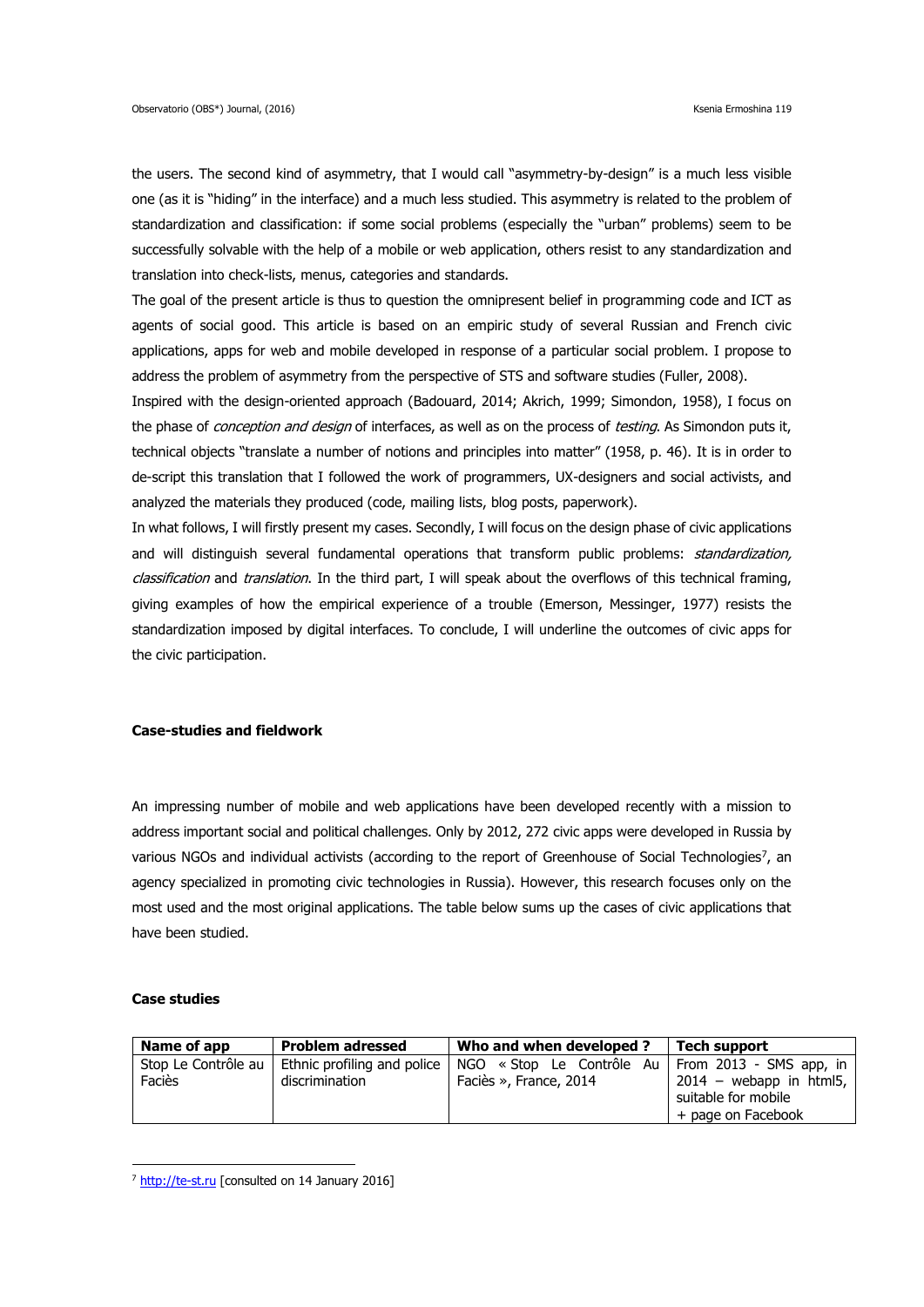| WebNabludatel                     | Electoral falsifications                                                                   | A team of developers (9 persons)<br>under the leadership of Ilya<br>Segalovitch, ex-CTO of Yandex<br>and a Russian NGO « Golos »<br>specialized in electoral law,<br>Russia (no<br>political<br>parties<br>involved), 2012                    | Mobile<br>(iOS<br>app<br>and<br>Android) and a website with<br>a collaborative map and<br>statistics                                                                                                         |
|-----------------------------------|--------------------------------------------------------------------------------------------|-----------------------------------------------------------------------------------------------------------------------------------------------------------------------------------------------------------------------------------------------|--------------------------------------------------------------------------------------------------------------------------------------------------------------------------------------------------------------|
| Krasiviy Petersburg               | Urban problems                                                                             | A group of activists from Saint-<br>Petersburg, Russia, members of<br>the NGO for electoral monitoring<br>"Observers of Saint-Petersburg"<br>found in the fall of 2012. Worked<br>with several independent and<br>volunteer developers        | In autumn $2012 - a$ page on<br>Vk.com, Russian Facebook.<br>Than, in $2013$ – first version<br>of a website. February 2014<br>- mobile (Android, iOS).<br>+ pages on Vk.com (user<br>forums)<br>and Twitter |
| RosYama                           | Potholes                                                                                   | Foundation Against Corruption,<br>an NGO founded by Alexey<br>Navalniy, Russian blogger and<br>oppositionner, 2011                                                                                                                            | $2011 -$ website<br>$2012 - \text{mobile app}$<br>+ pages on Vk.com (user<br>forums)<br>and Twitter                                                                                                          |
| RosZKH<br>(ex-Dom<br>Dvor Dorogi) | Problems with communal<br>services (light, electricity,<br>in-house<br>gaz<br>commodities) | First version (Dom Dvor Dorogi)<br>developed by Dmitry L., young<br>lawyer.<br>Second version $-$ by Foundation<br>Against Corruption, an<br><b>NGO</b><br>founded<br>by Alexey Navalniy,<br>Russian<br>blogger<br>and<br>oppositionner 2012. | 2012 - website of Dom<br>Dvor Dorogi<br>late 2012 - RosZKH, a web-<br>application<br>built<br>by<br>Foundation<br>Against<br>Corruption<br>+ pages on Vk.com (user<br>forums)<br>and Twitter                 |
| Zalivaet.spb                      | Leaks in roofs                                                                             | Fedor G., student in sociology, in<br>2010, after a leak in his room.                                                                                                                                                                         | Blog (used<br>web<br>as<br>a<br>application to post personal<br>cases of leaking roofs)                                                                                                                      |

All these cases use the principle of *crowdsourcing*, giving a multitude of users a possibility to report on their individual problems, and by doing it, to participate in a mass movement. Among 40 different definitions of crowdsourcing (Asmolov, 2014) presented in actual research on crowdsourcing technologies an important body of studies insists on a *problem-solving potential* of these tools (see for example Brabham D. C, 2008). This is recognized by developers and designers of crowdsourcing tools, who are rather reflective on the social aspects of the software they build.

Vitaliy V., developer, organizer of "Spb Data Hack", annual civic hackathon in Saint-Petersburg, defines crowdsourcing as "the way a large number of persons can help you to solve your problems when you share your problems and your knowledge". This definition seems interesting as it mentions "your problems" twice. It insists on the importance of a personal experience as well as on a sort of an *ownership* or *attachment* that people have with "their" problems. Organizers of civic hackathons would even speak of "problem owners" when identifying these non-tech participants who bring their challenges and ask for technical solutions.

By consequence, to design a crowdsourcing problem-solving tool means to *translate* specific experiences in a series of micro-tasks that could be potentially delegated to a multitude of anonymous actors who experience the same kind of problems. By accomplishing small-scale actions, these users can contribute and co-construct a body of data on a variety of important social issues. When no official data is available, as in case of such controversial social problems as corruption, electoral falsifications or police violence, these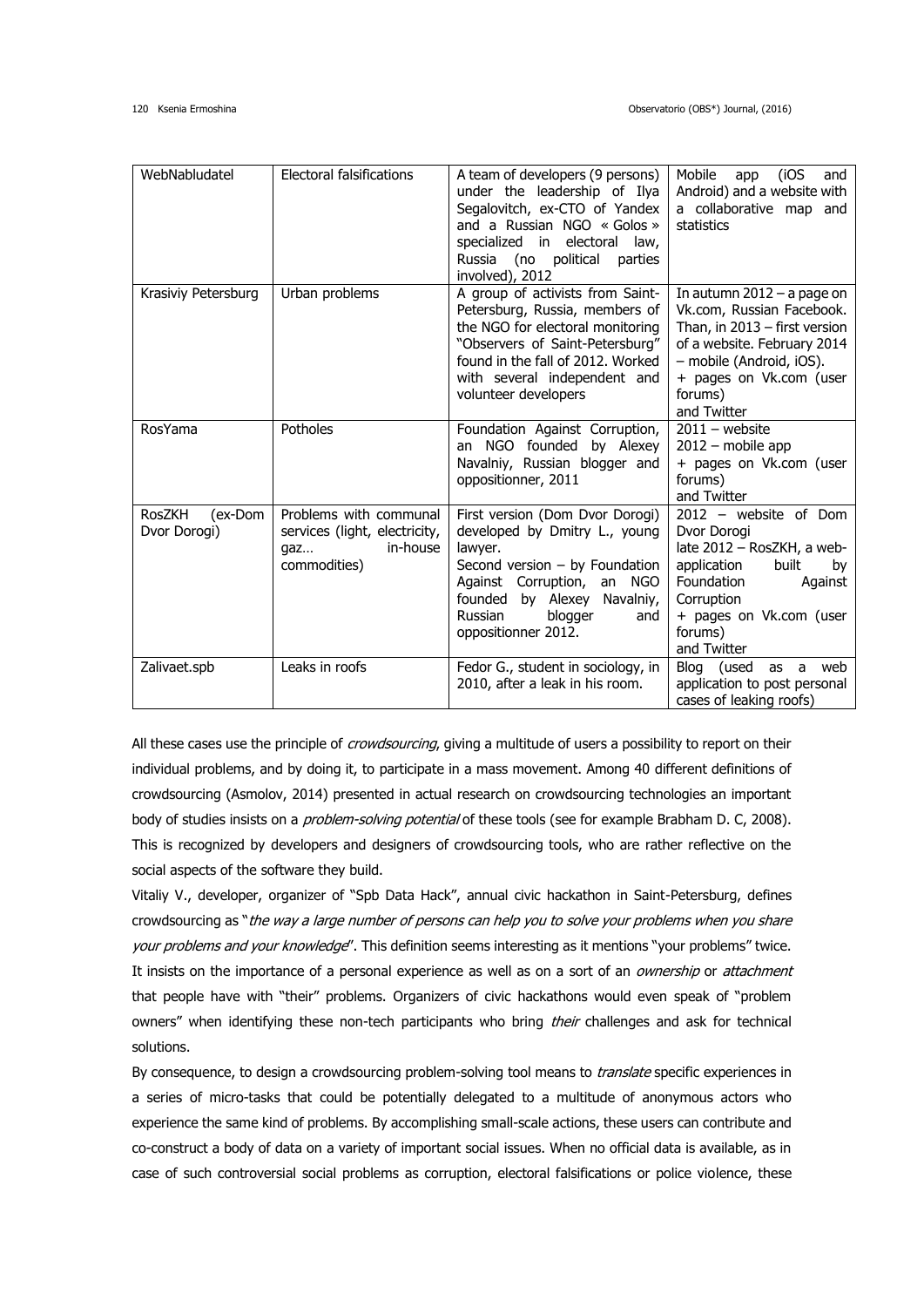crowdsourcing tools become, for the citizens, a means to construct a civic expertise of these issues. Engaging a particular kind of *digital labor* (cf. for example studies of Amazon's mechanical turk in Kitter, Chi, Suh, 2008) crowdsourcing supposes production of value and meanings out of a multitude of micro contributions. But how precisely do developers come from experiences to code? How does this transfer occur? In what follows I will focus on the operations of problematisation, standardization and categorization that precede and accompany the coding itself.

### **From an experience of trouble to a user experience: coding public problems**

"To describe in a different way is to open a possibility of a different world" Daniel Cefai

Observing elections, denouncing ethnic profiling, alerting on leaking roofs… Is there something in common between these civic applications besides their technical format? The inquiry shows that all of the cases have some striking similarities, not that of structure, but that of *experience*. In fact, the authors of the applications started from an *experience of a trouble*: something was going wrong, and traditional methods of problemsolving did not give satisfying results. The working group composed both of tech experts and social activists had to look for a means to understand and re-describe their situations, to re-attribute responsibilities and inscribe troubles into "problematic fields". The idea of coding an app appears in a certain moment when a group of "problem owners" has gathered a certain critical mass of experiences of trouble, and the operation of "naming" (Felstiner, Abel & Sarat, 1980-1981) has already been undermined: a step has been made in understanding the link between an individual trouble and the global situation. A problem has been recognized as a public one. The initial trouble had gone through a reflexive transformation and resulted in a production of new ways to describe, categorize and make public the problematic situation, producing a new *account* of it, as H. Garfinkel and H. Sacks would say. These operations of *categorization* of experiences, classification and *standardization* of troublesome cases are, in all the case-studies, an essential operation that makes possible a translation of trouble experiences into code.

The technical format of an application is based on the so-called "check-lists", represented as lists of categories, questions to answer, checkboxes and fields to fill. This specific architecture supposes that a problem has already been redefined, and its essential elements have been distinguished and classified. The check-list acts as a filter, both technical and communicative. Technical, as it helps to produce homogenous data that could be represented on a map, visualized, analyzed, reused. Communicative, as it provides users with a means of *putting-into-words* their individual troubles. Transformed by the technical device, the accounts of experiences are standardized and represented with a public language. These lists and tables are, as Jack Goody argues, also forms of thinking and organizing reality. They help to reorganize data and come back to it at any moment. They also give people a certain power over the information (Goody, 1977). However, before actually being able to code the check-lists, actors launch inquiries, in a pragmatist sense of the term. They need to re-describe the problem, to produce a different account of it. They aggregate knowledge from different sources: laws, personal stories, general culture and common sense, technical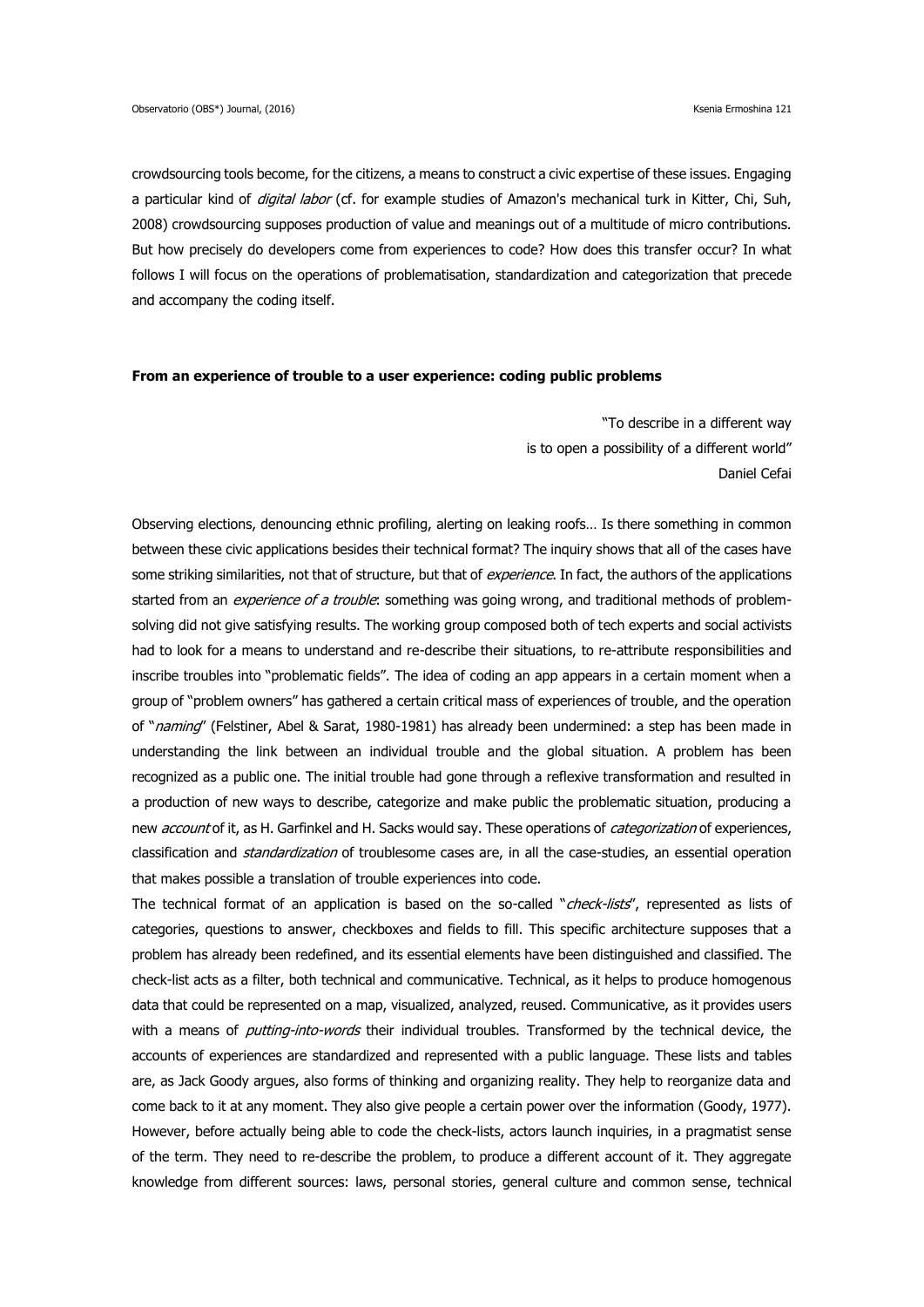norms and standards. They also produce intermediary devices, such as tables and questionnaires on paper, SMS or telephone hotlines, printed handbooks or guidelines, mail, pages on social networks. The actual mobile or web application often comes last, incorporating all these tools, capitalizing on this information and synthesizing efforts and knowledge. Digital applications do not subsist to other tools but offer different functionalities.

In what follows, I will give several examples of interface development presented as a dynamic process of testing, experimentation and inquiry.

# **Putting discrimination into code: an app against ethnic profiling**

When a trouble is experienced at the same time as intimate, physical, corporeal, and as public or even as political, as it touches the values of human dignity, equality and identity, the operation of translation and putting-into-words is especially complicated. How to make codable such an intimate experience? How to extract essential elements from an experience of suffering and humiliation in order to present it in form of check-lists and fields to fill? The example of the app "Stop Le Contrôle au Facies" app [later – SLCAF] is fascinating in this context, as it aims to respond to a very particular kind of trouble, that of facing physical and verbal violence, experienced as illegitimate. This violence comes from the representatives of an institution that is supposed to be protecting the social order and justice. The aim of SLCAF collective was thus, in this context of institutional dysfunction and mistrust, to give people touched by ethnic profiling a new system of coordinates, a possibility to put into words their experiences and to find other people concerned by the same problem. The collective used a bunch of web-based tools - the app, pages on Facebook and Twitter, Youtube account, flashmobs and "memes". It helped the members to construct a public understanding of causes and consequences of ethnic profiling, and to propose a reform of the ID control and police deontology.

The authors of the idea of this app were members of several local associations against discrimination situated in suburbs of Paris (Zonzon93, Brigade Anti-Negrophobie, Collectif Contre l'Islamophobie, Urgence Notre Police Assassine etc). They witnessed or experienced police violence and ethnic profiling themselves. They worked with two developers for several months. The task was to make personal experience translatable into user experience and to build an interface that would take into consideration the different situations and problems that can occur during ID-control.

This kind of collaborative work made possible a truthful transfer from a personal face-to-face regime, often invisible, as the controls tend to happen at night without or with few witnesses, to a public register. Sihame, the moderator of the app, lawyer and the spokesperson of the SLCAF, explains it:

"We started as a group of associations against discrimination, we organized meetings in different districts [of Paris and suburbs] speaking with young people and explaining them what to do and what to say when you are controlled. You have about 11 times more chances to have your ID controlled when you're a young black or Arab, then if you are a white person. We all had like ten, twenty controls a year, and even more […] One can't easily speak about it, as it can be humiliating,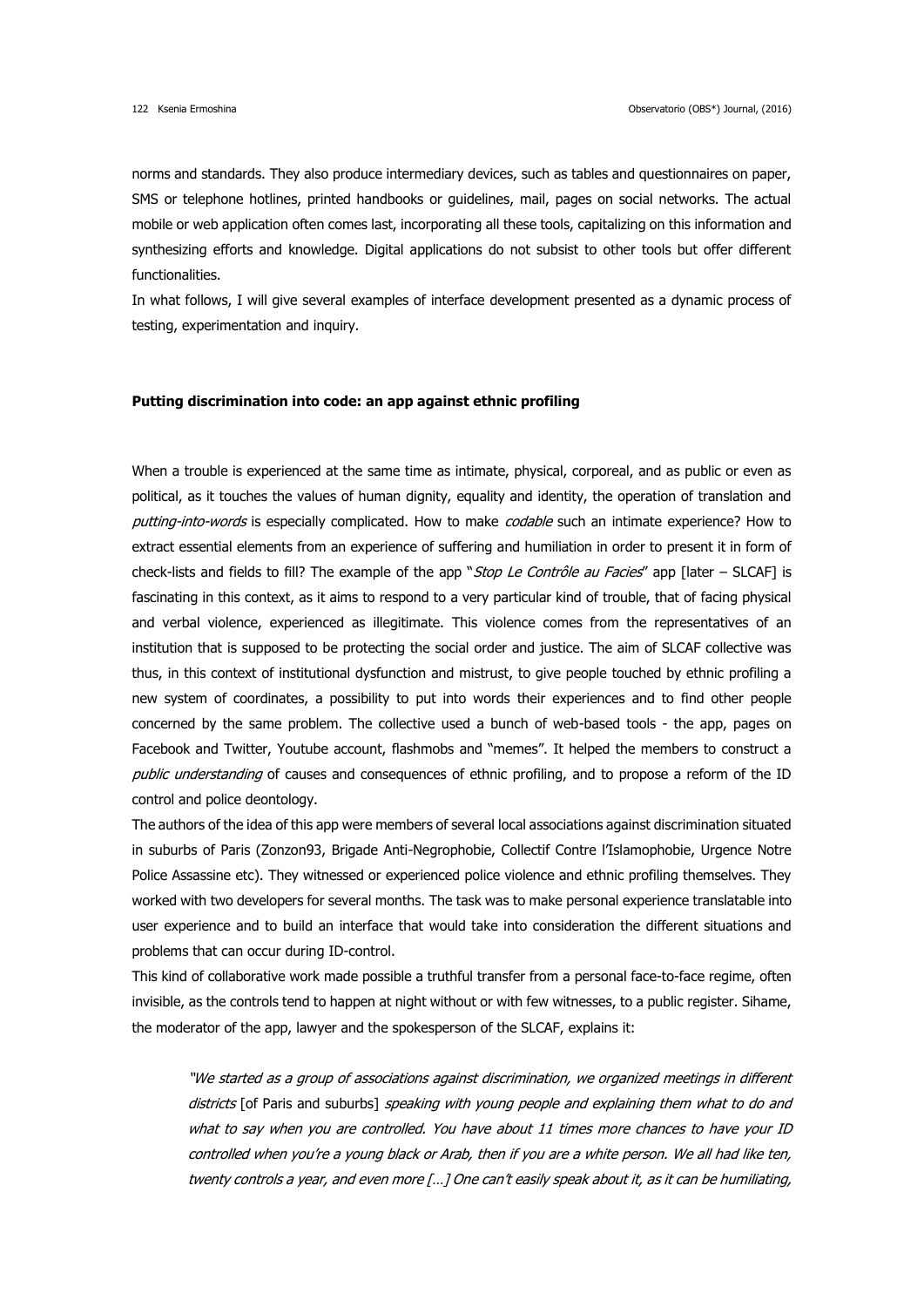and you don't know to whom you should address to, and how… So we started with this SMS number, and then with the app, so that we can keep track of all this and use it in the court if we get in trouble". (Interview with Sihame, moderator of SLCAF)

The application itself was not a starting point, but a result of an inquiry and a reflection over personal experiences. A series of experimentations with different technical and legal formats was deployed. The first format was an SMS alert system, accessible from any phone, without a necessity to have a 3G or Wi-Fi connection. One has only to send a word "control" on a specific number in order to get a call back and an assistance from a moderator of SLCAF hotline, and be connected with a lawyer or a doctor, if necessary. The usage of the SMS number was promoted with the help of a web-documentary "My First ID Control" realized by SLCAF with popular hip-hop artists, sportsmen, graffiti makers and other public figures who shared the experience of their first discriminative control. The major task was to find a way to make people speak about these controls.

REÇU DE CONTRÔLE D'IDENTITÉ N° 00620 Prénom Année de naissance : AAAAA Sexe: MOFO Voie du domicile (rue ave pass bvd) :<br>Code postal :<br>Justificatif d'identité : Ville : C.I. Passeport Permis Titre de séjour Autre Date: JUMMAAAAA heure : HHMM Lieu/Adresse :<br>Code postal : Matricule de l'agent : **Acceleration** Article: 78-2 al.1 78-2 al.2 78-2 al.3 Motif du contrôle : ttervention particulière :<br>ucune | Palpation | Inspection visuelle des effets personnels | Autre Sans suite | Avertissement | Verbalisation | Interpellation | Autre Précision Observation de la personne contrôlée Signature de la personne contrôlée

The web-series was distributed on Youtube<sup>8</sup> and seen about 2 million times. A special Excel table has been developed, that contained different elements necessary to build up a solid account of a control. An account that could be potentially used later in the court. The information about place, date, time of control, as well as number of policemen, their attitude, physical or verbal violence used and other criteria were incorporated into an Excel table that was filled manually by moderators of the hotline. After first hundreds of "control"-stories gathered, the activists introduced another format, - a paper version (prototype) of a receipt of ID-control. This little A5 sheet was distributed to local SLCAF activists who were supposed to use it when controlled by a policeman. These sheets were not used massively (only half a hundred of these sheets was finally gathered by the local activists), but

served as a first prototype for the future check-list of the app.

# Picture 1: "Receipt of identity control" by SLCAF.

1

Check-list with following fields: "Name, surname, Birth date, Sex, Address; Type of ID (passport, driving license, resident card…); date, time and place of control; ID number of policeman; motif of control, type of intervention (none, palpation, visual control of personal belongings, other); result of control (without consequences, warning, verbalization, interpellation, other); precisions; commentary of the controlled person; signature of the controlled person".

<sup>8</sup> The web-series is available here:<https://www.youtube.com/channel/UCY-XHDIxyAmdczjYnhkL9lQ>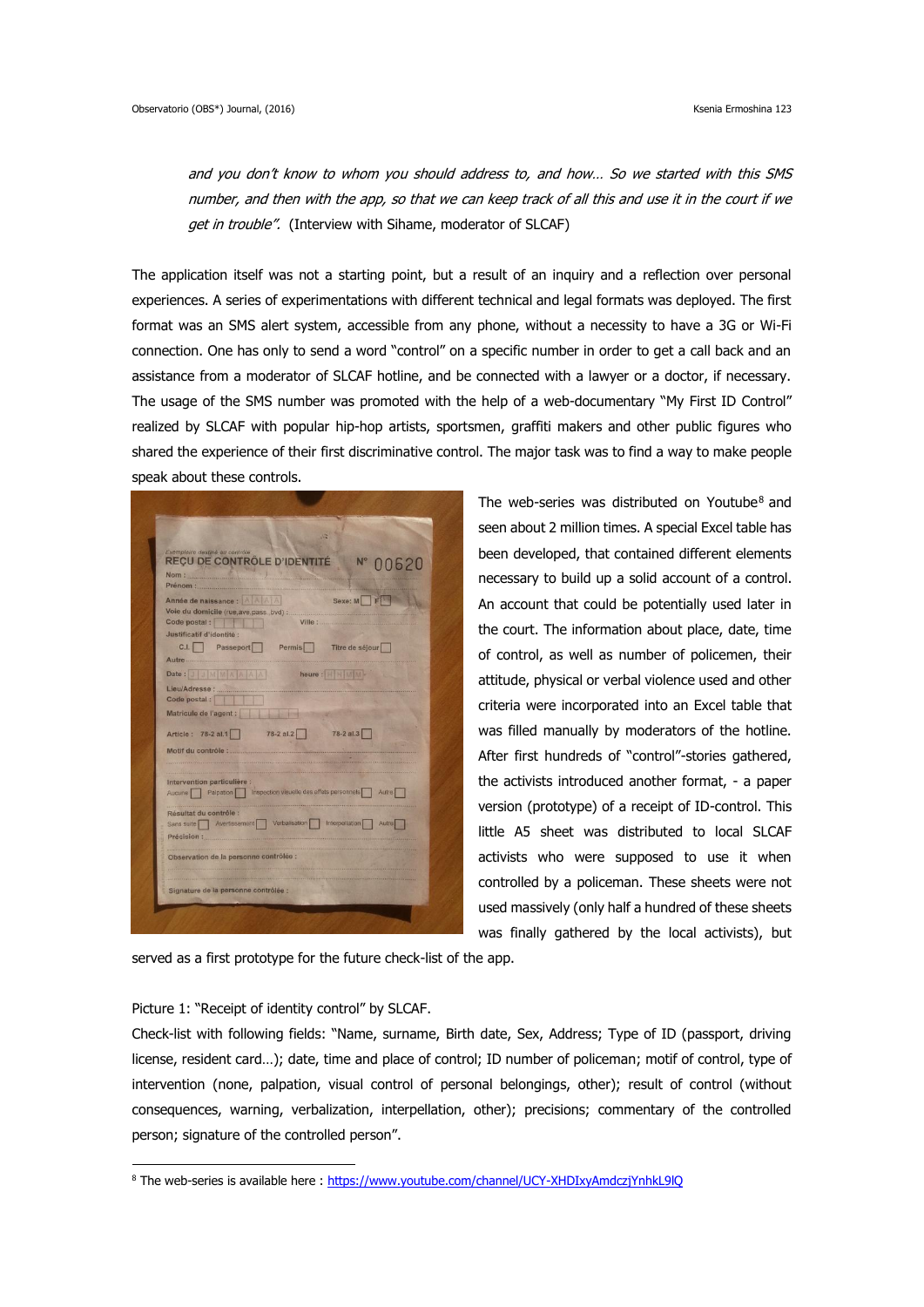<u>.</u>

Another important document was the "Guide du Contrôlé", a guidebook accessible for downloading on the Website of SLCAF<sup>9</sup> and distributed by local activists of SLCAF to the persons who are susceptible to be controlled. The guide has been developed on the base of two years of experience of SLCAF and with the help from legal experts and rights defenders. With a subtitle "Know your rights, act together", the guide enumerates the types of ID control, the features that distinguish the practices of ethnic profiling from nonabusive controls, gives several cases of an ethnic profiling control, tips to communicate with the police, typical letters of complaints, contact information of legal organizations.

Though the "Guide" turned out to be an efficient handbook, it could not gather data about the cases of control. It was a one-to-many communication device, only giving information without gathering data from people who experienced control. Therefore, the webapplication was prototyped in order to gather and centralize stories about abusive cases of ID control.

The development of the app started only in late 2013 and the app came out publically in 2014, three years after the creation of the SLCAF association. It was developed for free by two young programmers, Vincent and Emilien, members of Simplon.co hackerspace in Montreuil, known for its solidary approach, with an idea to give an equal access to hacker practices and education to less privileged populations. The app was developed in html5 as a webapplication, in order to be accessible on any support, web or mobile and was based on a check-in with a series of questions.

| <b>STOP LE CONTRÔLE<br/>AU FACIÈS.FR</b> | $\nabla C$<br>d0-4fe9-91e5-17d29871e859                        |  |  |
|------------------------------------------|----------------------------------------------------------------|--|--|
| COLLECTIF CONTRE LE CONTRÔLE AU FACIÉS   | ETAPE 1 / ETAPE 2 / ETAPE 3 / ETAPE 4                          |  |  |
| ETAPE 1 / ETAPE 2 / ETAPE 3 / ETAPE 4    | <b>PRÉCISIONS</b>                                              |  |  |
| Matricule de l'agent                     | Les agents de contrôle ont-ils fait preuve de violence ?       |  |  |
|                                          | ۰<br>Non                                                       |  |  |
| $\mathcal{L}$<br>Impossible à relever    | Verbale                                                        |  |  |
|                                          | Physique<br>$\blacksquare$                                     |  |  |
| Motif donné pour le contrôle             | Si oui, merci de préciser :                                    |  |  |
|                                          | Les agents de contrôle ont-ils tenu des propos discriminants ? |  |  |
|                                          | Non                                                            |  |  |
| Justificatif d'identité                  | Oui                                                            |  |  |
| ۰<br>Carte d'identité                    | Si oui, merci de préciser :                                    |  |  |
| Passeport                                |                                                                |  |  |
| ۰<br>Permis                              |                                                                |  |  |
| ۰<br>Titre de séjour                     |                                                                |  |  |

Guide d'actions face aux contrôles abusifs : [http://stoplecontroleaufacies.fr/slcaf/wp](http://stoplecontroleaufacies.fr/slcaf/wp-content/uploads/2014/10/Livret.pdf)[content/uploads/2014/10/Livret.pdf](http://stoplecontroleaufacies.fr/slcaf/wp-content/uploads/2014/10/Livret.pdf) [consulted on the 14th of January 2016]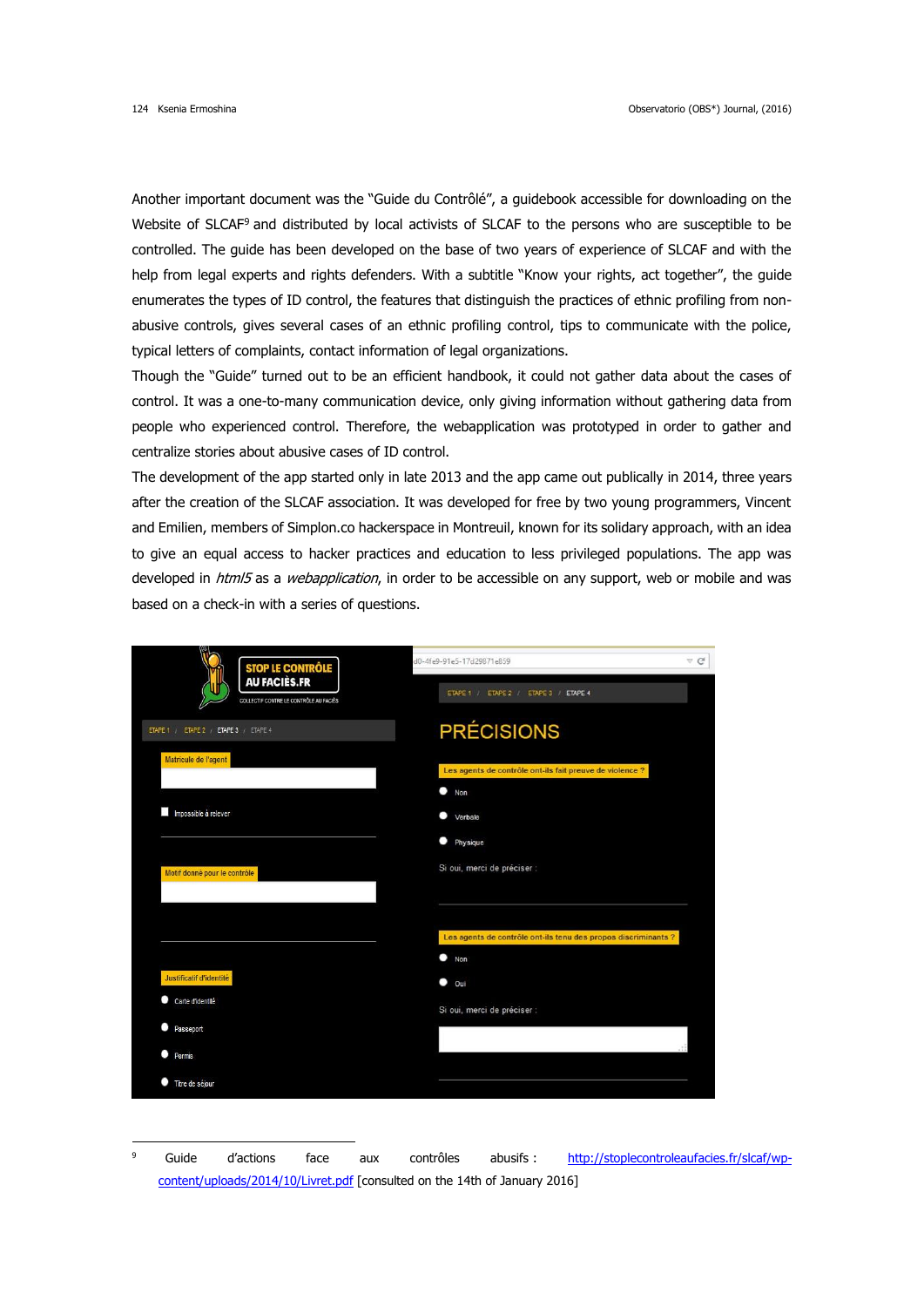1

Pictures 2, 3: screenshots of the application SLCAF

On the left: "Police agent's ID (Impossible to pick up); given motif for the control; type of ID presented (identity card, passport, driving license, resident permit).

On the right: "Have agents of control shown violence? (No, verbal, physical) if yes, please precise); Have the agents of control used discriminative discours? (No, yes) If yes, please precise)".

An individual experience when shared with a standardizing and centralizing interface, becomes a part of a bigger process of a construction of a public problem. On a political level, the web-based technologies of crowdsourcing serve for SLCAF as an instrument to make pressure on the French government and support their struggle for the reform of ID-control. But it is also a means of communication that gives voice to a silent population, and a source of renewal for the repertoire of actions for NGOs and associations:

"We create a new dynamic within the associative movement. French associations try to speak in behalf of persons whose rights they pretend to defend. We are willing to give them a voice to express themselves, whether with the help of a web-series, SMS number or a webapp…We give them an instrument of action, a capacity to act, a dignity". (Interview avec Sihame)

# **Making transparent the black ballot box: a Russian app for observing elections**

It is as well from a common experience and from a collective work of problematization and categorization that the idea of "WebNabludatel" app was forged by a group of independent developers and activists, formed ad hoc around the project. They all witnessed, either directly, or thanks to the thousands of videos accessible on Youtube, the massive falsifications of elections on the 4<sup>th</sup> of December 2011 by the people from the "United Russia", Putin's party.

In the context of forthcoming presidential elections of 4<sup>th</sup> of March 2012, an idea of a mobile application for observers was proposed by Ilya Segalovitch $^{10}$  on the Habrahabr.ru, the most used IT-professionals' forum in Russia. Segalovitch, one of the opinion leaders of RuNet of that time, published a post<sup>11</sup> on the 22nd of December 2011 proposing the idea of an "electronic observers' diary". In only 48 hours the post was liked 117 times and commented 398 times. Users started spontaneously sharing their personal experiences of witnessing fraud, violence and discrimination while being electoral observers. About forty stories were posted by users who worked as observers and faced difficulties during the elections, for instance:

User 1: "The cops kick you out [from the voting station] without any explanations: "first you get out, and then we'll bring you your papers". They wrote me "Was interrupting the work of the electoral commission… Violation of the Federal Law #51" This is certainly a lie. And I had lots of witnesses and a video recording I made"

<sup>&</sup>lt;sup>10</sup> Ilya Segalovitch was the CTO of Yandex at the moment. Yandex is one of the largest Internet companies in Europe, operating Russia's most popular search engine, the 4th largest search engine worldwide:<http://www.yandex.ru/>

<sup>&</sup>lt;sup>11</sup> The post is accessible here[: http://habrahabr.ru/company/yandex/blog/258231/](http://habrahabr.ru/company/yandex/blog/258231/) [consulted on 22/06/2015]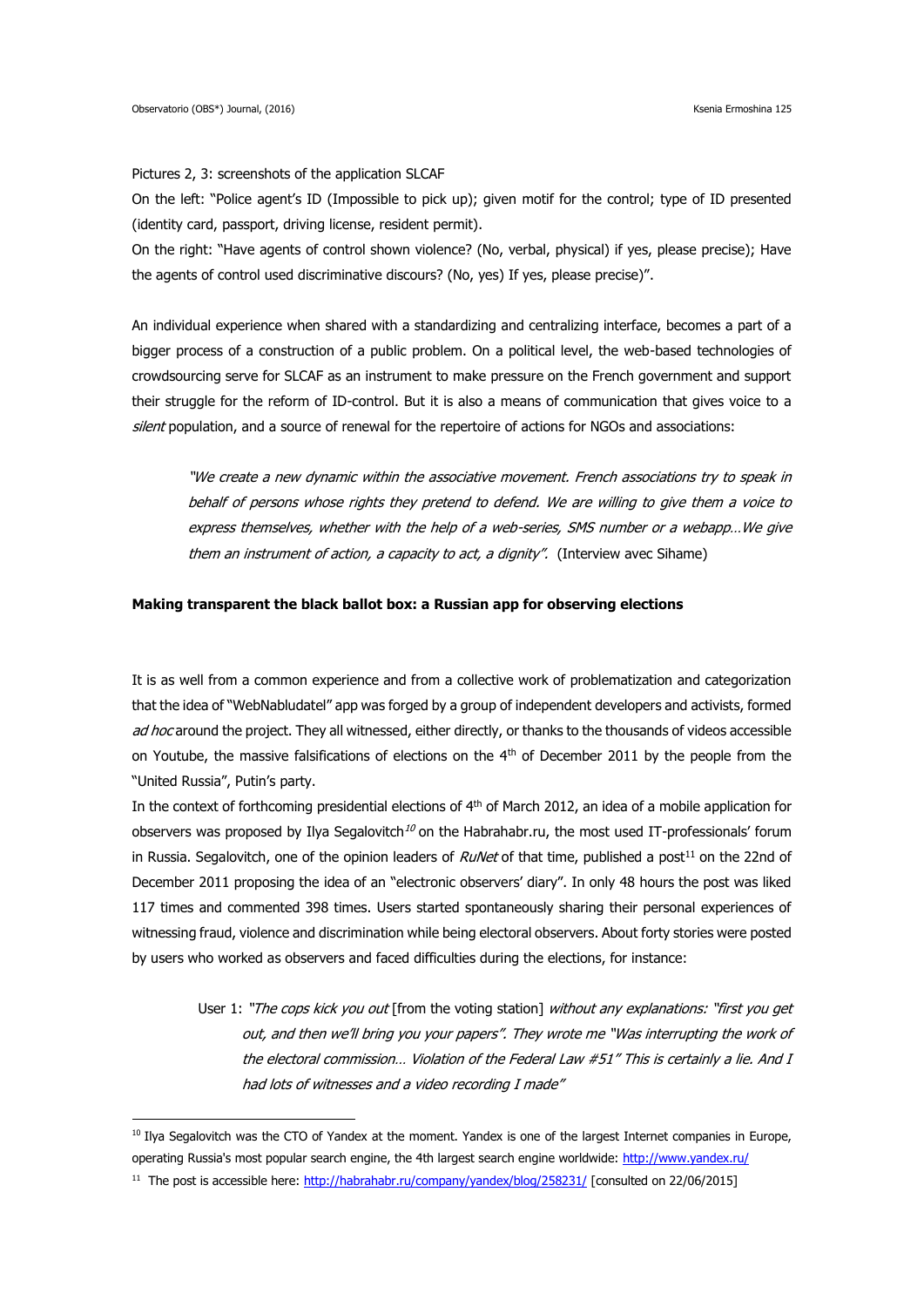1

User 2: "Have you complaint about the fraud?

User 1: "Yes, sure. I complaint to TEC (Territorial Electoral Commission), to the court, to "Citizen observers" and "Demvybor" [NGOs specialized in observations]. All complaints normally should be addressed to TEC, and they have, according to the law, to treat immediately every complaint they get, as soon as they got it. I brought my first complaint to TEC at noon. They told me they would examine it in one hour. Firstly, I was just naively waiting, then I spit and came back to the voting station. When I came to see them next time (at 23:30 in the evening) I found out that they had not treat any complaint and any declaration at all". (From an online discussion, posted on 22nd of December at 14:31)

These accounts of inefficiency of existing controlling institutions (TEC) coexisted in the same space with first spontaneous technical design specifications, ideas of the application interface and check-list. The back-andforth between stories about fraud and design solutions contributed to build connections between an experience of trouble (material and legal reality of electoral observations) and a "user experience" (how to put these heterogeneous accounts within an application).

In a few days after the post of Ilya Segalovitch, the working team was constituted, counting 12 active members and 5 more people engaged on different stages of the development to help with particular aspects, for example, legal consulting or betatesting. The whole story of *WebNabludatels* creation can be seen as an example of a "*stigmergic collaboration*" (Ermoshina, 2014 b), the concept used by several scholars to describe a spontaneous self-organization within open-source and civic hacking communities based on indirect incentives ("artefacts") and mutual aid (Heylighen 2007; Eliott 2006; Robles and al. 2005). The whole coding work was volunteered and free, with an "absolute" deadline of the 4<sup>th</sup> of March 2012 (the day of the presidential elections). It only took one month for the team to come up with a website with a collaborative map of frauds, data visualizations and two working mobile apps (Android and iOS). The team was united by experience, with 4 of the 12 active members of the team being themselves electoral observers, sharing their stories on early stages of the collective work on the app, and orally during the brainstorming sessions when the team physically gathered together to discuss first ideas of the future check-list and interface.

The development of the interface needed a complex work on categorization of fraud and classification of voting practices. The team decided to inscribe a certain temporality in the application and structure the user experience around a standardized "scenario" of elections: from the opening of the voting bureau to the voice count in the night. In order to realize this standardization, both technical and legal expertise were required, in order to provide a coherence between the code and the law. It is with the help of several members of the NGO "Golos"<sup>12</sup>, specialized in electoral code and in the training of observers, that the team of "WebNabludatel" was finally able to elaborate a simple 6-screens menu based on legal norms.

As in the case of "SLCAF" app, the digital interface was based on several legal documents and guides. First of all, it was the so-called "Roadmap of an Observer", a document printed out on A4 paper and normally distributed by NGOs to independent observers before the day of elections. This document serves as a guide and is presented in a form of a table with fields to fill and check-boxes. The basic categories of data are:

<sup>&</sup>lt;sup>12</sup> Golos is one of the most well-known NGOs specialized in electoral observation in Russia, founded in 2000. It operates in 48 regions of Russia. Website of Golos: [http://www.golos.org](http://www.golos.org/)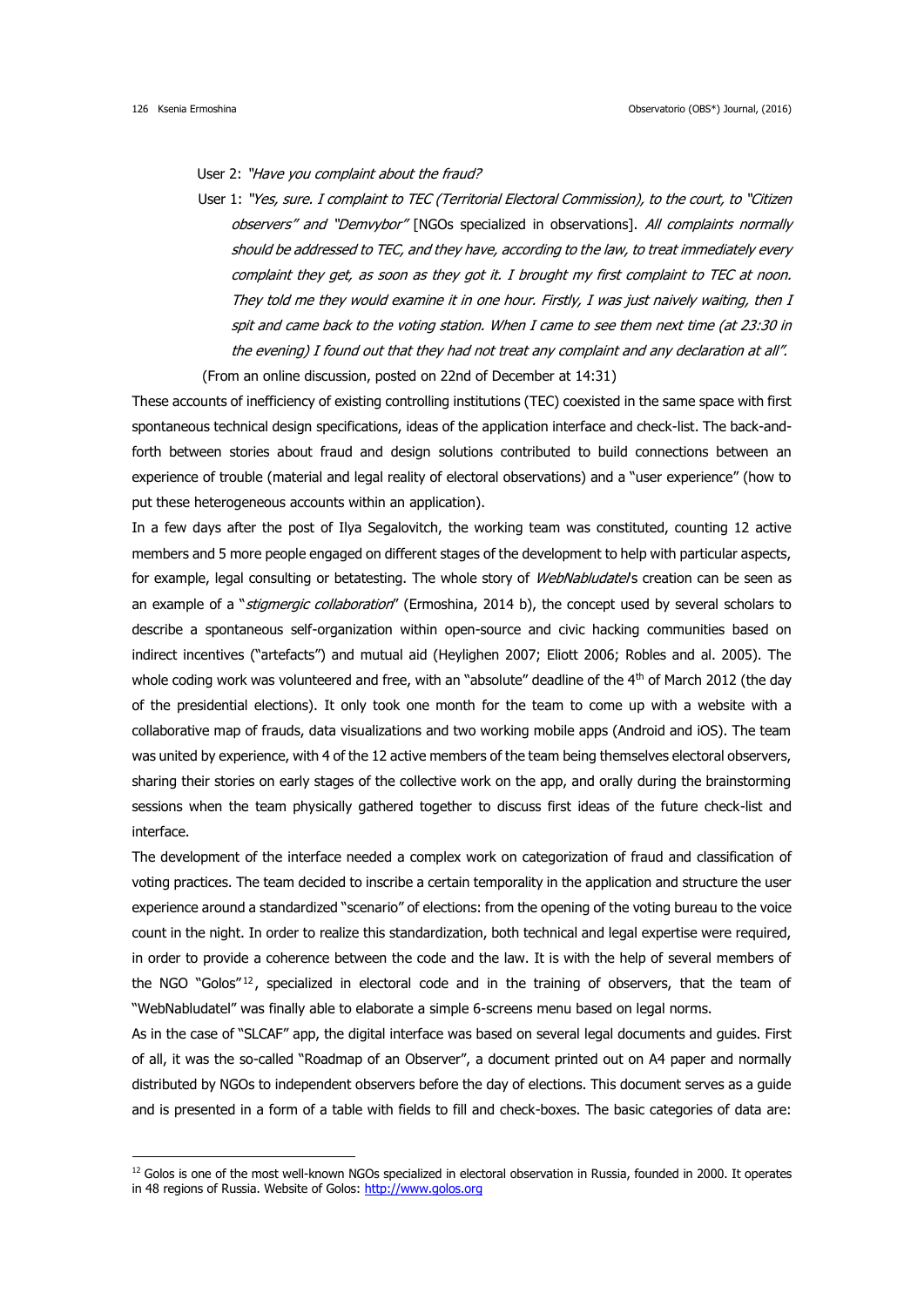"Controlled event", "Where to write a complaint", "Which law is regulating it?", "What is the sanction for this?" and "Useful links"<sup>13</sup>.

Another document that served to build the check-list was the Electoral Code of Russian Federation. Alexey P. explains this translation from law to code:

"In the beginning we had a very big text of electoral code that should be about 200 pages I think. So… me, our designer and Gregory M., lawyer from "Golos", sat together and made a kind of a draft of our menu. It had to be easy – imagine, you are an observer, you come to the voting office in the morning, so… what should you do right from the start? You should verify if the urns are empty, if the papers are here and so on… So we made a list of questions for every step. This list was in about 20 pages long I think and our designer said – it is not possible to put all this text in a mobile app, we will just be lost inside it. So she managed to reduce these materials to only 6 screens with essential questions, and everything is based on the law". (Interview with Alexey P., coordinator of WebNabludatel, developer)



Pictures 4, 5, 6: screenshots of WebNabludatel app.

1

On the left: "Log in using Facebook or Twitter; name, email, telephone number, status".

In the center: "Status: voter, observer at a PEC (Precinct Election Commission); observer at a TEC (territorial election commission); member of TEC with a deliberative vote, member of TEC with a casting vote; On the right: « Step: Preparing of the voting station. Questions: Information on candidates is rightly presented ("yes-no"); sample of a ballot presented ("yes-no"); enlarged copy of a protocol presented ("yes-

no"); propaganda materials closer than 50 meters from the voting bureau ("yes-no");

The questions of this check-list channelize the activity of an observer. Tatiana, UX-designer, underlines the necessity to guide the observers:

<sup>&</sup>lt;sup>13</sup> An example of a Roadmap is accessible here[: http://nabludatel.org/education-print/](http://nabludatel.org/education-print/) [consulted on 14<sup>th</sup> of January 2016]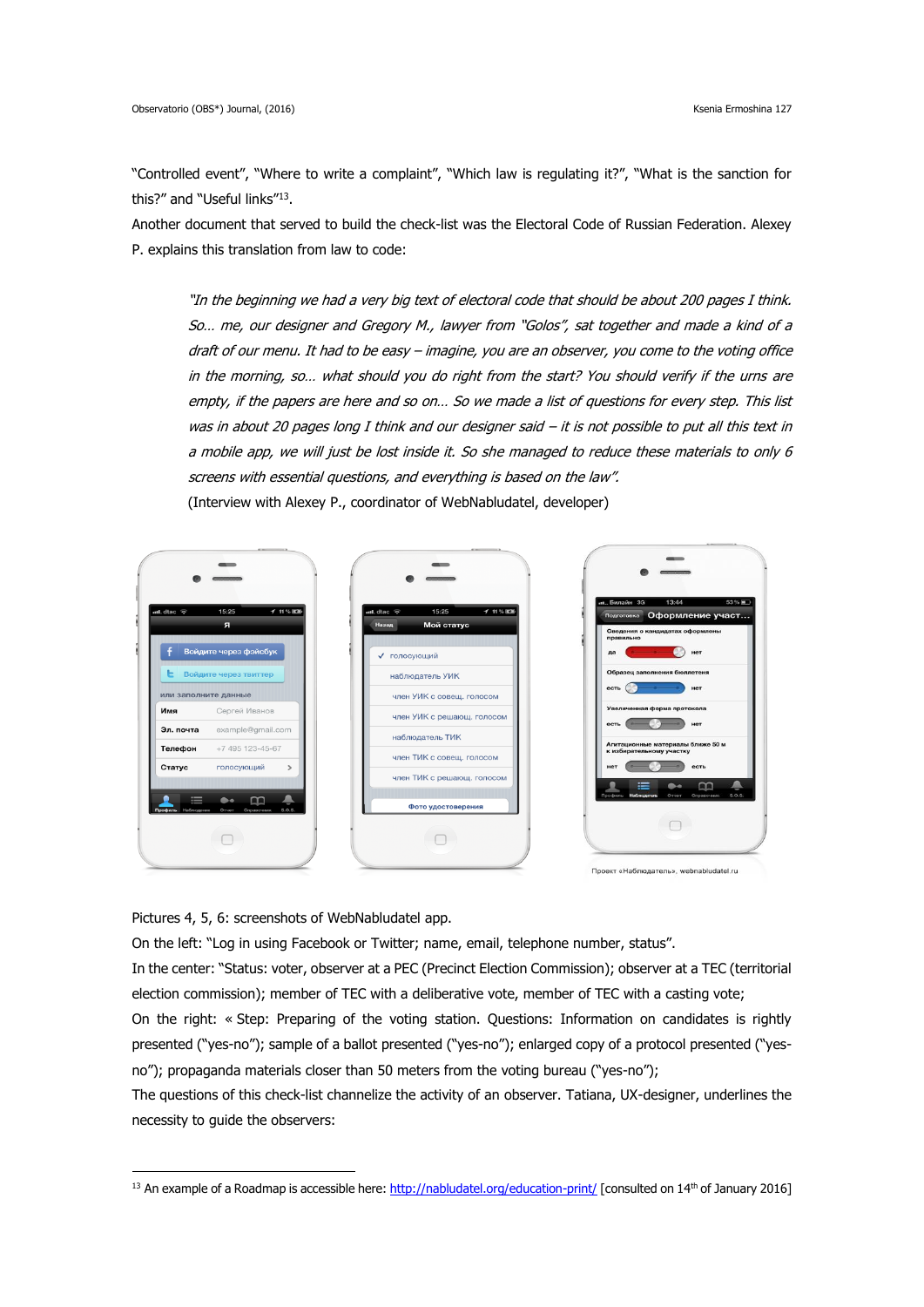"The process of control of elections is rather sophisticated. Normally, people spend several weeks learning how to react to the situations of fraud in an appropriate way… Our goal was to make that the rules would be literally in your hand, so that you could consult them rather quickly and understand immediately how to react in this or that situation"

(Tatiana M., designer of user interface of WebNabludatel app)

The application also considers the risk of aggression and a possibility to be expulsed from a voting bureau, thanks to an SOS button incorporated into the interface. Even the specific kind of buttons is chosen to fit at best the situation of urgency. As Tatiana M., interface designer, explains it, "*instead of checking a box that* supposes pushing on a small icon, which is difficult to do on a touch screen of a smartphone, one has only to move a finger from left to right or vice versa, it is a usual gesture for smartphone users". The user experience is fully rationalized to correspond to the experience of electoral observation, with its specific temporality and spatial organization.

While the observation takes place in a context of urgency, the questions of the check-list have to be simple and clear. Therefore, the check-list is based on a set of closed questions with three possible answers ("yes", "no", "no data"). According to the answers to these questions, the system automatically detects if a fraud has taken place. The code of the app supposes the "if" equations, and in case of giving a certain answer, it can calculate and refer to a corresponding legal text (article of the Electoral code). For example, "Are there any propaganda materials in the perimeter of 50 meters around the voting station?" If yes, than: violation of the Article 54, point 10, of the Electoral Code of Russian Federation. The activity of verification is thus delegated to the machine and to external norms and laws, while the observers' activity is focused on the attention, perceptual activities and alert (Chateauraynaud, Torny, 2002). This kind of electoral observation is an interesting example of a distributed cognition: while human agent acts as a sensor, the machine works as a storage system and as an analytical device that can keep track of the human observations, analyze and represent them in an intelligible form.

### **Struggle against potholes as a struggle against corruption: Urban applications**

As we've seen it on the example of the inefficiency of TEC, unable or unwilling to treat complaints and control the fraud, a civic application can become a means to overcome the existing dysfunctions in communication between citizens and official institutions. As Daniel Cefai notes it (2013), the construction of a public problem supposes producing a critical account of power relations in the problematic field. During the phase of inquiry into a public problem and collective construction of a new description (account), the actors redefine the attribution of responsibilities, questioning the monopoly of official institutional actors to serve as referents to a certain kind of problems.

The four "urban" applications listed in the table on the page 12 (RosYama, app against potholes; RosZKH, app against housing problems; Krasiviy Petersburg, app that treats 12 kinds of urban anomalies, and Zalivaet.spb, app against leaking roofs) have all emerged out of an experience of an unsuccessful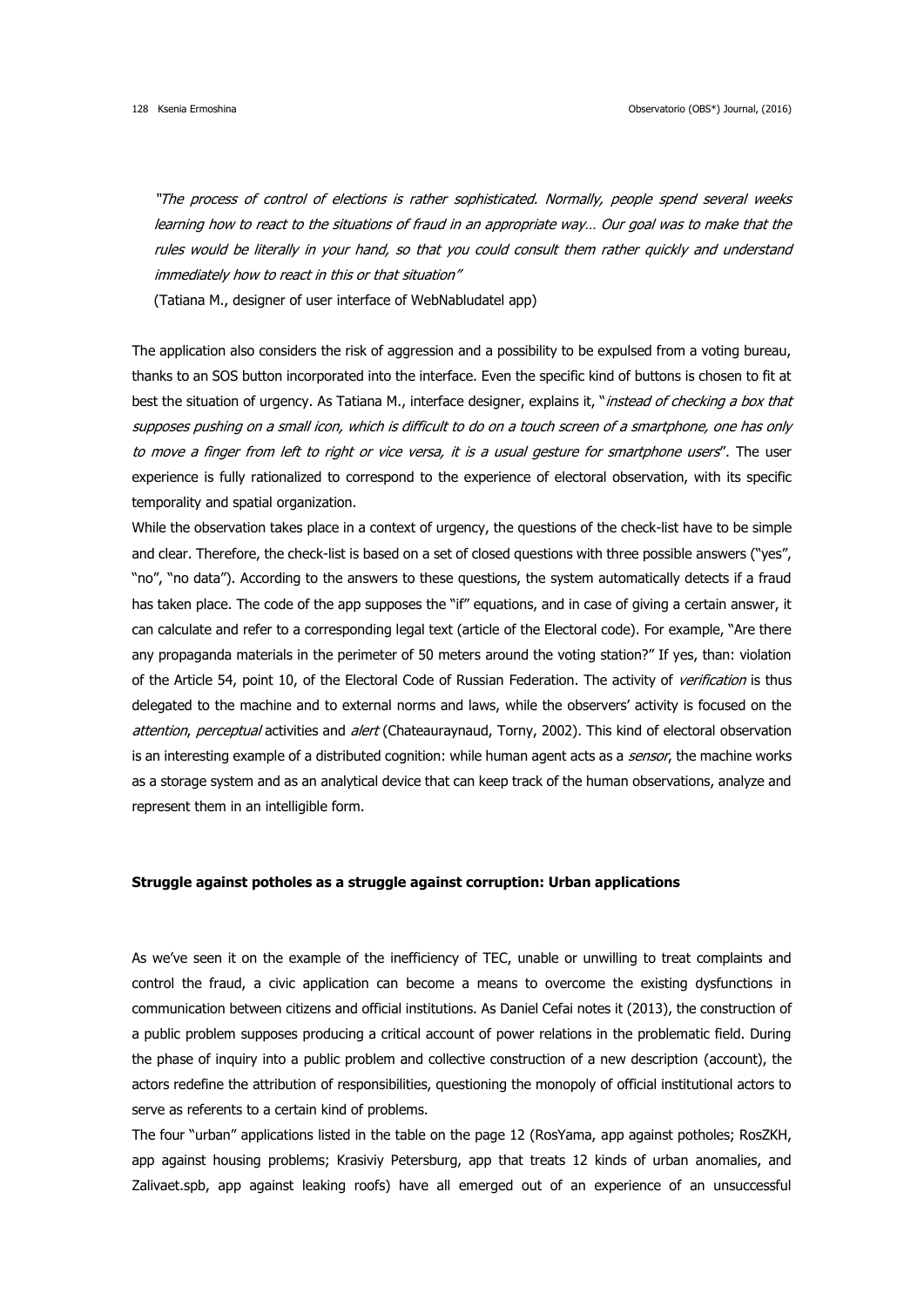<u>.</u>

communication with city services. While "typical solutions for typical problems" (Schutz, 1944) did not work, the idea to develop digital instruments for communication of problems appeared as a necessity.

However, as in the two previous cases, the actual *digital* format of a web or mobile app was been preceded by inquiry and experimentation. Actors had to redefine their problem, find out the best addressee (the institutions to whom they can address their inquiries and complaints), the kind of vocabulary to use and the legal texts to mobilize in order to make the message stronger and understandable for the administrations. The story of Dmitry L., founder of "RosZKH" application, illustrates quite well this initial trouble of communication, as well as the inquiry and the solution he found:

"I was graduating from the faculty of law, Moscow State University, and I had a problem in my yard. Several neighbors had installed barriers on the parking space which was normally free and public. They "reserved" spots for themselves. I wanted to do something about this. First of all, I went to see the person responsible for ZKH<sup>14</sup> in my district, but he sent me back home, as happens to all citizens in this country in all ZKH offices. I was tired of public services doing nothing, and I wanted, using any legal means, to understand what they are supposed to do and how to make them do it. So I found the specific institution responsible for my problem, the Inspectorate. I wrote to them and it worked. I shared my experience with friends and relatives and then created the project, where I have put the texts of typical letters to be sent to the Inspectorate, with a list of addresses".

(Interview with Dmitriy L., lawyer, author of the concept of RosZKH app)

Dmitriy, just like the founders of the other three urban apps, started to deal with his problem using traditional instruments – letters of complaint to local services. However, it turned out to be inefficient. In this quote, an interesting transfer is made from an individual problem with parking lots to an assertion of a global problem: inefficiency of ZKH services everywhere in Russia. As the trouble is inscribed into a public field, the algorithm of the application should be accessible to a potentially large public all over the country, integrating the legal experience and know-how that Dmitriy managed to accumulate. We can speak about this case in terms of *micro-politics of trouble* as described by R. Emerson and S. Messinger (1977): the difficulties we face in our everyday life happen within more or less stabilized "problematic fields". We are looking for "typical solutions of typical problems" but when these solutions are no more accessible and do not work, a "trouble" can progressively take the form of a *problem*, assign the solutions and the "troubleshooters" (Cefai, 2013).

For the urban apps I've studied, this new solution was to build up a very different scheme of communication with authorities by re-attributing responsibilities. Instead of using direct communication with local technical services, the authors of the four apps came up with the same kind of algorithm: send the complaints "up there", to the top of the hierarchy.

 $14$  ZKH – Zhilishno-Kommunalnoye Hozyajstvo – is a Russian abbreviation for housing and public utilities, local organizations responsible for the in-house services such as electricity, gas, cleanness, elevators.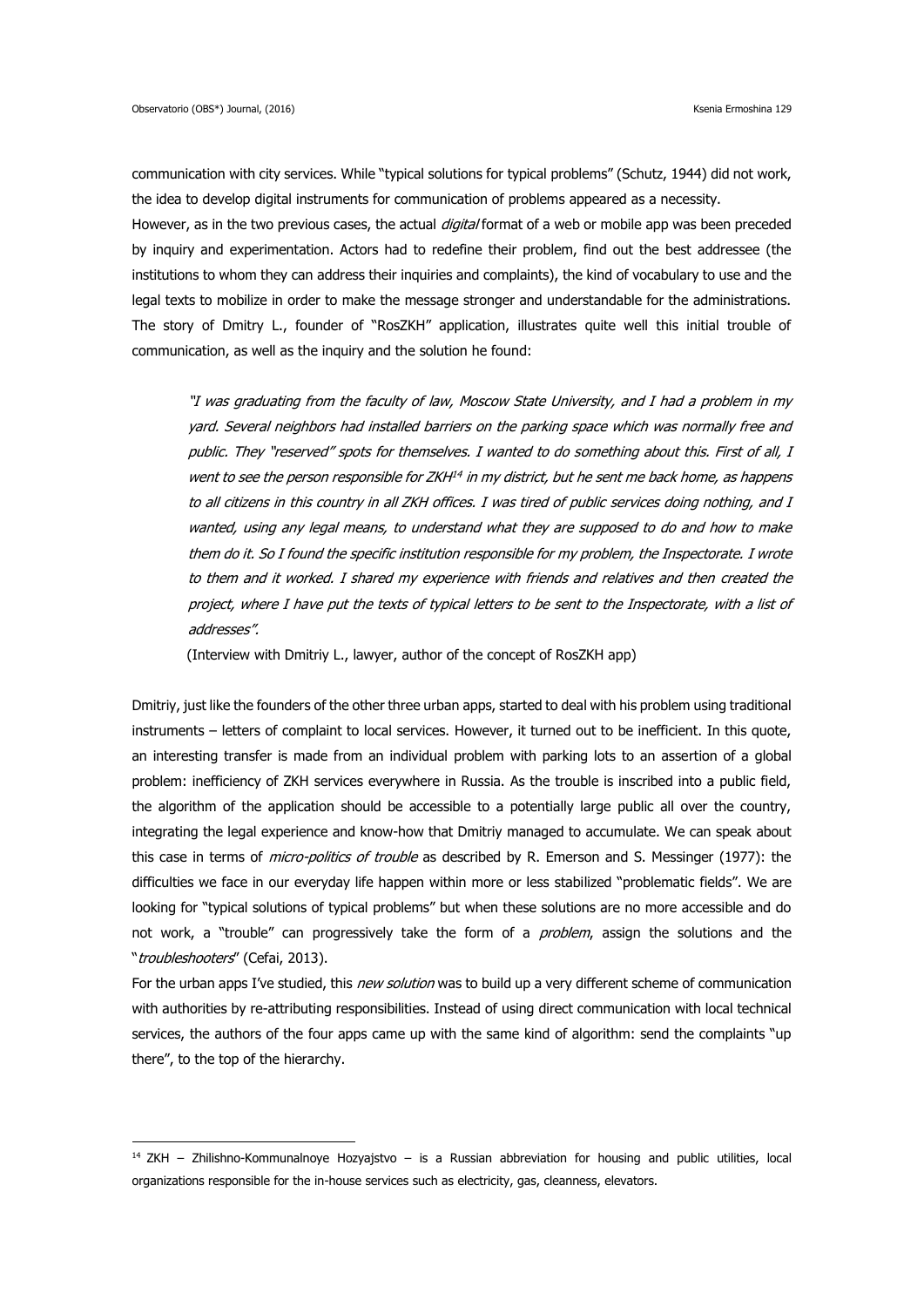<u>.</u>

"Finally after five or six visits [to the municipal council] I decided against going there and found the website of the central city administration on the internet. I started sending them my appeals directly. Actually it turned out to be efficient because when you send letters "up there", they trickle down to local officials, and they are so willing to get a good reputation and are so afraid of their superiors that they start working and remedy your problems. This became the basis of the mechanism that we now use in Krasiviy Peterburg. We are sending everything to the very top – to the Mayor of the city – and then they send it to the local administration". (Interview with Krasimir V., founder of Krasiviy Petersburg app)

I call this communicational scheme "*long network"* as opposed to "*short network*" scheme used by the official applications, developed and financed by city administrations (for example, "Dans Ma Rue" developed by the IT department of the City Hall of Paris, or "Mobilnaya Priemnaya" developed by the City Hall of Moscow). In the case of short chains, the alert comes from a user directly to a responsible worker. While civic apps built by independent developers and activists use indirect or *long chains*. These prolonged networks engage new intermediary actors in the treatment of a particular case. While the individual complaints "travel" from the Major's office to local officials through the ramified pipelines of Russian administration, they obtain a certain institutional weight on every level of the administration, as they are printed out, signed, stamped, scanned, resent from one official to another. This indirect or long network makes the administrative hierarchy act as a sort of an API<sup>15</sup> that redirects complaints from a service to another and by this "empowers" individual stories.

As in previous cases, the digital application appeared only after a series of experiments and inquiries. For instance in the case of the application Krasiviy Petersburg, the activists started with paper letters, emails and pages on social networks. In the very beginning of their work, in the fall of 2012, they organized several "photowalks", a format of collective inspection of a particular district of the city, where all members are equipped with smartphones or photo cameras and observe the city space looking for "*anomalies*". Every time they notice something that attracts their attention, they take a photo of the problem (for example, a pothole, an illegal advertising, a broken street lamp or an illegal parking), take down the location of the problem and then come back home and write a complaint about it to the City Hall.

In the beginning the activists used only a page on Vk.com (Russian Facebook) and were writing all complaints manually in form of letters or emails. But when they had accumulated several thousands of anomalies, they decided to build a webapplication. They also invented a "table of anomalies", a printed A4 sheet distributed during photowalks in order to keep track of all anomalies noticed. This "table" – useful because it could be transportable during photowalks - was later replaced, or, better say, complemented, by a smartphone application for Android and iOS. The application was developed only in 2014, two years after the actual creation of KP movement. As in the case of "Web Nabludatel", the advantage of having a mobile

 $<sup>15</sup>$  API – Application Programming Interface – is a particular set of rules and specifications that software programs can</sup> follow to communicate with each other. It serves as an interface between different software programs and facilitates their interaction, similar to the way the user interface facilitates interaction between humans and computers. In the context above, the administration as an actor-network is compared to an APIs because it acts as a kind of a protocol that redirects complaints and insures interaction between different departments and services.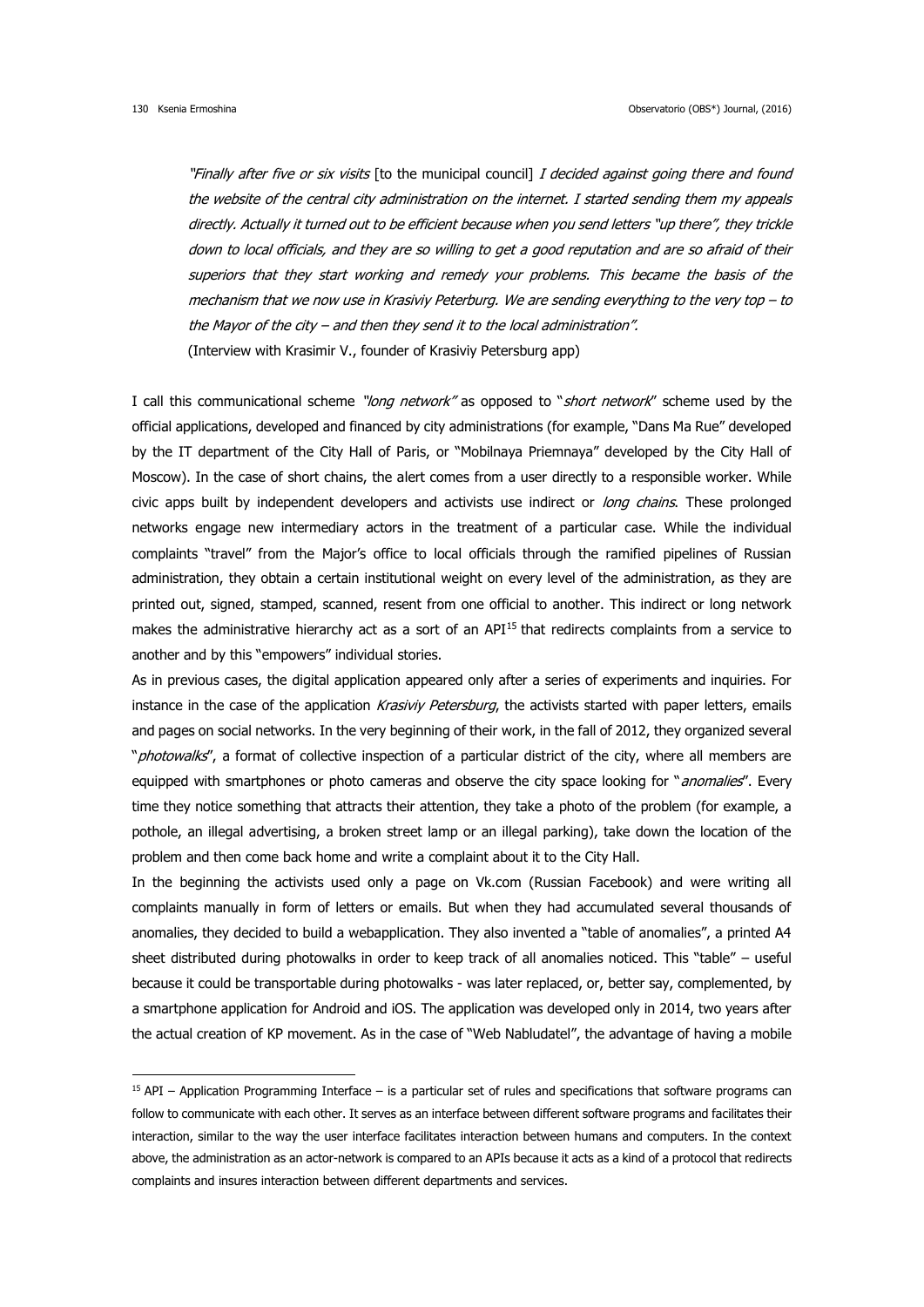app was to accompany the users while they move in the city, giving them an opportunity to take pictures, geolocate and describe problems with the same tool. Moreover, the description of the problems was already built-in, with the system of a check-list (list of categories of urban anomalies and a few fields to fill in).

|              | $\bigotimes_{1}^{36}$ $\bigotimes_{1}^{36}$ 85% 12:01<br>◘ ⊠ | $\bigotimes_{1}^{36}$ $\bigotimes_{1}^{36}$ $\bigotimes_{1}^{36}$ $\bigotimes_{1}^{36}$ $\bigotimes_{1}^{36}$ $\bigotimes_{1}^{36}$ $\bigotimes_{1}^{36}$ $\bigotimes_{1}^{36}$ $\bigotimes_{1}^{36}$ $\bigotimes_{1}^{36}$ $\bigotimes_{1}^{36}$ $\bigotimes_{1}^{36}$ $\bigotimes_{1}^{36}$ $\bigotimes_{1}^{36}$ $\bigotimes_{1}^{36}$ $\bigotimes_{1}^{36$<br>楽団画<br>$\Box$ | $\bigotimes_{1}^{11}$ $\frac{1}{11}$ 84%   12:03<br><b>YA #OM</b><br>æ, |
|--------------|--------------------------------------------------------------|---------------------------------------------------------------------------------------------------------------------------------------------------------------------------------------------------------------------------------------------------------------------------------------------------------------------------------------------------------------------------------|-------------------------------------------------------------------------|
|              | Создание обращения                                           | Ŵ<br>Зелёные насаждения                                                                                                                                                                                                                                                                                                                                                         | H<br>("\//" Создание обр<br>C+                                          |
|              | Тротуары                                                     | Парковка на газоне                                                                                                                                                                                                                                                                                                                                                              | Регион<br>Санкт-Петербург                                               |
|              | Зелёные насаждения                                           | Нарушения в парках, скверах                                                                                                                                                                                                                                                                                                                                                     | Центральный район                                                       |
|              | Дороги                                                       | Требуется озеленение                                                                                                                                                                                                                                                                                                                                                            | Адрес                                                                   |
| 6 6 E<br>885 | Фасады зданий                                                | Повреждение газона                                                                                                                                                                                                                                                                                                                                                              | ул. Некрасова<br>29<br>Корпус/Литера                                    |
| 25           | Реклама и торговля                                           | Сделать экопарковку                                                                                                                                                                                                                                                                                                                                                             | Точное место                                                            |
|              | Столбы и провода                                             | Сломанные деревья                                                                                                                                                                                                                                                                                                                                                               | Например: напротив подъезда                                             |
|              | Велосипедизация                                              |                                                                                                                                                                                                                                                                                                                                                                                 | Дополнительно:<br>Проложить грунтовую дорожку для<br>пешеходов          |
|              | Памятники                                                    |                                                                                                                                                                                                                                                                                                                                                                                 | Установить ограничители для                                             |
|              | Люки                                                         |                                                                                                                                                                                                                                                                                                                                                                                 | предотвращения заезда на газон<br>автотранспорта                        |
|              | Остановки                                                    |                                                                                                                                                                                                                                                                                                                                                                                 | Установить/отремонтировать<br>бордюрный камень                          |
|              | Mycop                                                        |                                                                                                                                                                                                                                                                                                                                                                                 |                                                                         |
|              |                                                              |                                                                                                                                                                                                                                                                                                                                                                                 |                                                                         |

Pictures 7, 8, 9: screenshots of "Krasiviy Petersburg" app.

On the left: "Step: creating an appeal: "Trottoirs, Green spaces, Roads, Facades of Buildings, Advertisement and trade, Pillars and Cables, Cycling, Monuments, Hatches, Public transport stations, Garbage…"

In the center: "Step: Green spaces. Sub-categories: "Parking on a lawn, Infractions in parks and squares, Need for planting a greenery, Damage of a lawn, Make an ecoparking, Broken trees"

On the right: "Creating an appeal. Region, District, Street, Number, Exact place; Additional information: Create a track for the pedestrians; Put limitations to prevent parking on the lawn; Put or repair border stone"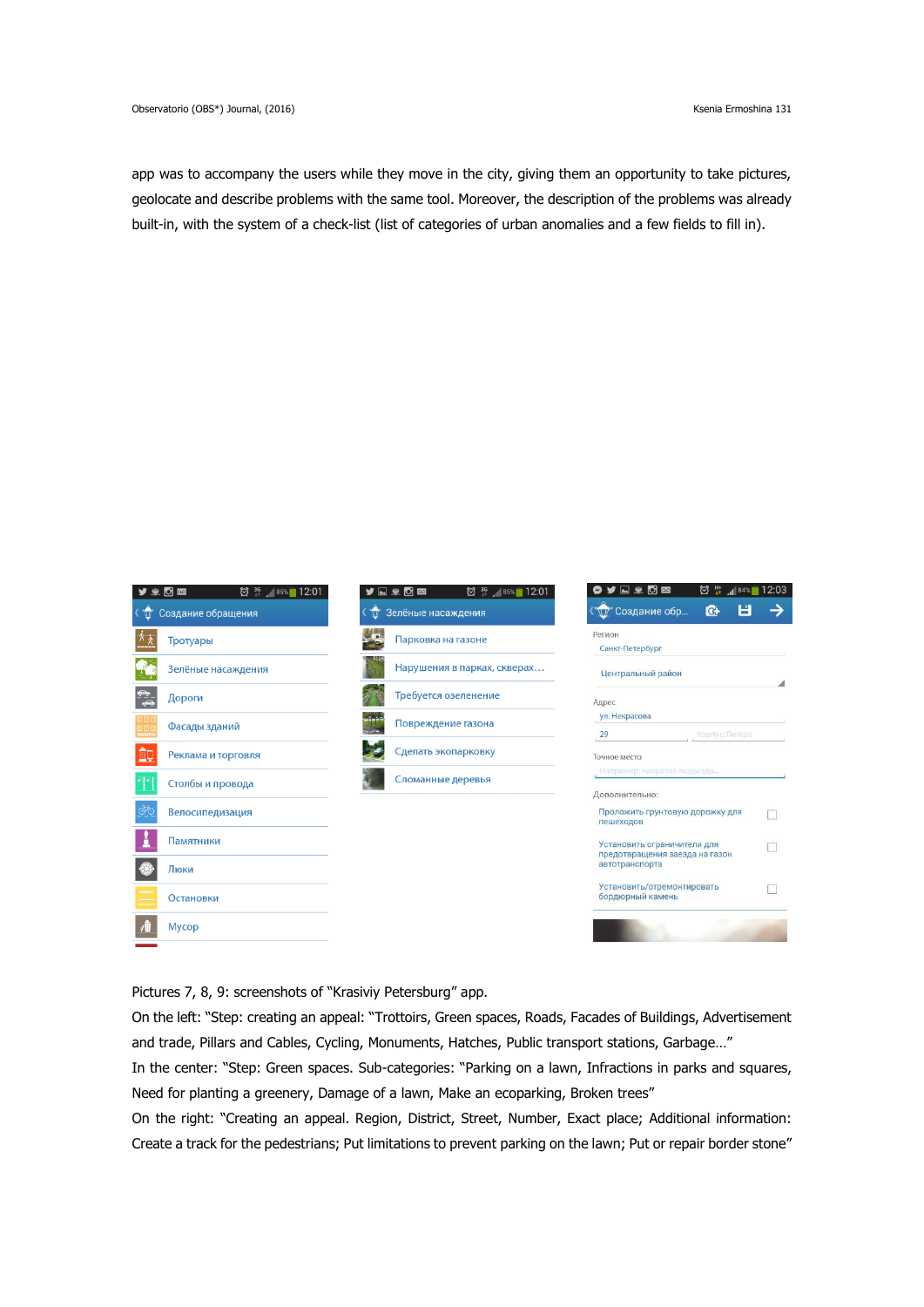As in the previous cases, the development of the interface of the app demanded an operation of *classification* of problems, standardization of anomalies. The urban apps proposed a check-list based on legal norms and technical standards. In order to define what is a fault or a problem, developers collaborated with lawyers to bring the app into accordance with technical documents and standards such as "Highway code", "The housing code", "Norms and rules for technical uses of the housing fund", "Norms on the provision of public services and utilities", "GOST" (State Standard) and other legal and technical texts. For example, in order to build the classification of anomalies and the list of categories to chose from, the developers of RosZKH relied on the text of "Norms and rules for technical uses of the housing fund":

"Actually, a fault is everything that deviates from the ideal state of things, and this ideal state is very well described in the "Norms and rules…" For example, they specify that all metal door accessories, like door handles or door hinges, must be polished and shiny. So, anything that is not in these norms is a fault and we have the right to report it because we pay for it every month". (Interview with Dmitri L., lawyer, author of RosZKH)

The Krasiviy Petersburg application uses categories of public services both in its menu and in the texts generated by the app. "We have to speak the same language as the administration, otherwise they do not understand what is really going on. So we used legal texts to identify expressions for the app. For example, we must say "green spaces" (zelenye nasajdeniya) and not grass or flowers," - Steve K., one of the creators of the Krasiviy Petersburg app, explained. Actors thus see the translation of ordinary experience into official terms as a necessary operation that leads to a successful dialogue between app users and civil servants. Proposing a media that describes ordinary experiences in a different way, civic applications open a possibility for a different world. As Françis Chateauraynaud and Didier Torny argue in their book on whistleblowers, citizens' vigilance begins with basic acts of direct perception of what is going wrong – walking in the city, seeing, smelling, touching "the anomaly" (2013). Recent researches on mobile technologies and mapping show how locative media and mobile applications transform our perception of the city space (Farman, 2012). The apps channelize users' sensing activity and observation: they attract attention to a range of problems that have earlier been in the background of perception.

But, Chateauraynaud and Torny argue that the perceptual vigilance is only the first step towards the actual act of whistleblowing: citizens must than translate their perceptions into a narrative, or, better say, into a code. The application, with its system of categorization and classification, translates experience into an event and makes experiences tangible, quantifiable and communicable to others. An anomaly that is at first a bodily experience is passed through the techno-juridical filter of a civic app, and turns into a transcoded alert, formatted, translated and expressed in a code used by the actors of the institution whom it addresses. And for the civil servants, "it is the code itself that constructs the event" (Chateauraynaud & Torny, 2002, p.38).

The classification is an operation largely analyzed in STS-literature. As Bowker and Star notice it, classifications and standards are important as "sites for mediation between the technical requirements of the systems developer and social and political requirements of the community" (1998: p. 232). In the cases of the civic apps I've analyzed, the categorization and standardization were indeed inevitable from both technical and social points of view. Technically, it is important for the developers to have a set of elements,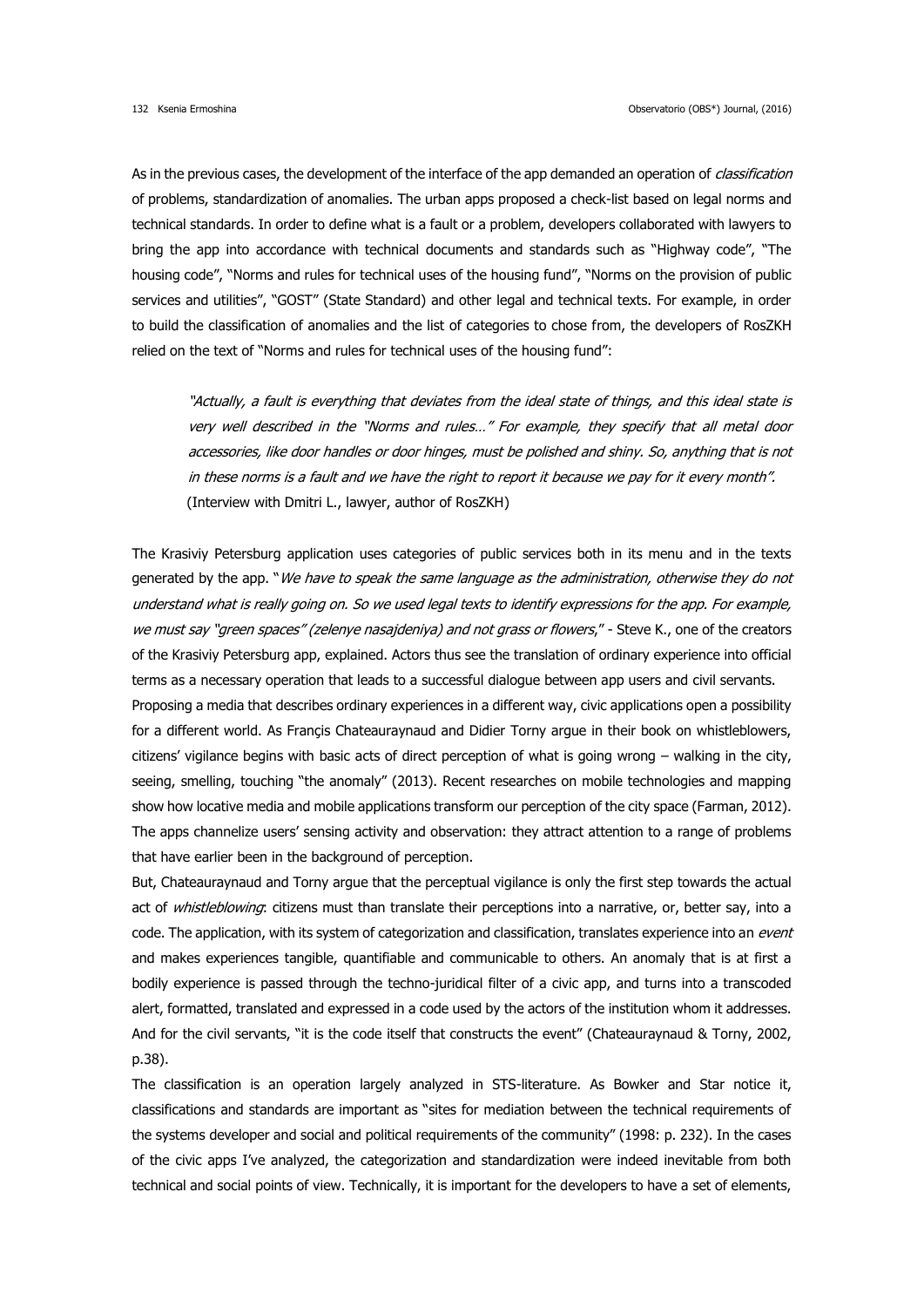unities to which they can attribute a certain logic or values (for example, "true" or "false"). The categorization makes it possible to quantify electoral fraud, as in the case of the WebNabludatel's app, but also to measure corruption or efficiency of the city services. It is technically complicated to code an "app against corruption" as such, taken as an abstract and general notion. However, it is much easier to split this problem in a set of elements and identify a sequence of small tasks or questions that can be delegated to a multitude of users. Realizing these small tasks, users would participate in a collective aggregation of data that can be useful to evaluate the scale of corruption, its geographical distribution and other characteristics.

Socially, or politically, the categorization is important as it translates the indignation into an account that can be transmitted publically, to official institutions or press. As Cefai puts it, "one can be a miner suffering from silicosis, an irradiated citizen, a beaten woman or a discriminated black, but one is nothing until there exists an *enunciation device* to see or tell it publically – that means, a language, a place of an enunciator and a recipient" (Cefai: 2013, p. 19)

The categorization modifies language of complaints, for example, by limiting number of characters in the description of a problem, by generating automatic legal references, by reminding a user about important details of his or her experience, by taking emotions and personal experiences out of the account (as the developers of RosZKH put it, emotions do not help to resolve a problem). As Cefai argues, the categorization and standardization of experiences helps to "select a context of description, to specify a problem by reducing its contingency and normalizing it, comparing it with others and attributing to it some general characteristics. It means to "inscribe it in a practical field, determining "who is affected" and "who has a capacity to react" (Cefai, 2013: p.7).

However, the classification and standardization of anomalies into code does not work for all cases. The reality of public problems turns out to be richer and more complex than their representation in code.

### **Overflowing classifications: the limits of apptivism**

«Recall one of those forms you have filled in (we have all experienced one) which do not allow you to say what you think…» (Bowker, Star, 1998 : p. 242)

In fact, the limits of classification have already been underlined by a number of researchers in STS (Bowker, Star, 1998), for whom standard and category valorize some point of view and silence another. The moving and changing reality can surprise and transform the existing classification models, and make developers rewrite the check-list, adding new categories. None of the civic apps is technically capable of automatically detecting a problem and it is up to human agents to decide whether this or that event must be reported with an app.

This leads to debates among users and teams of developers on how to distinguish a fault from the norm. Thus, during my observations of the already mentioned photowalks, on several occasions I saw users debating a specific case and deciding whether the case at hand is a real fault. For example, a pothole, according to legal standards fixed in GOST, should not exceed 60x50x5cm. Everything smaller is not considered as a pothole and will not be fixed by city services. The app not being able to measure the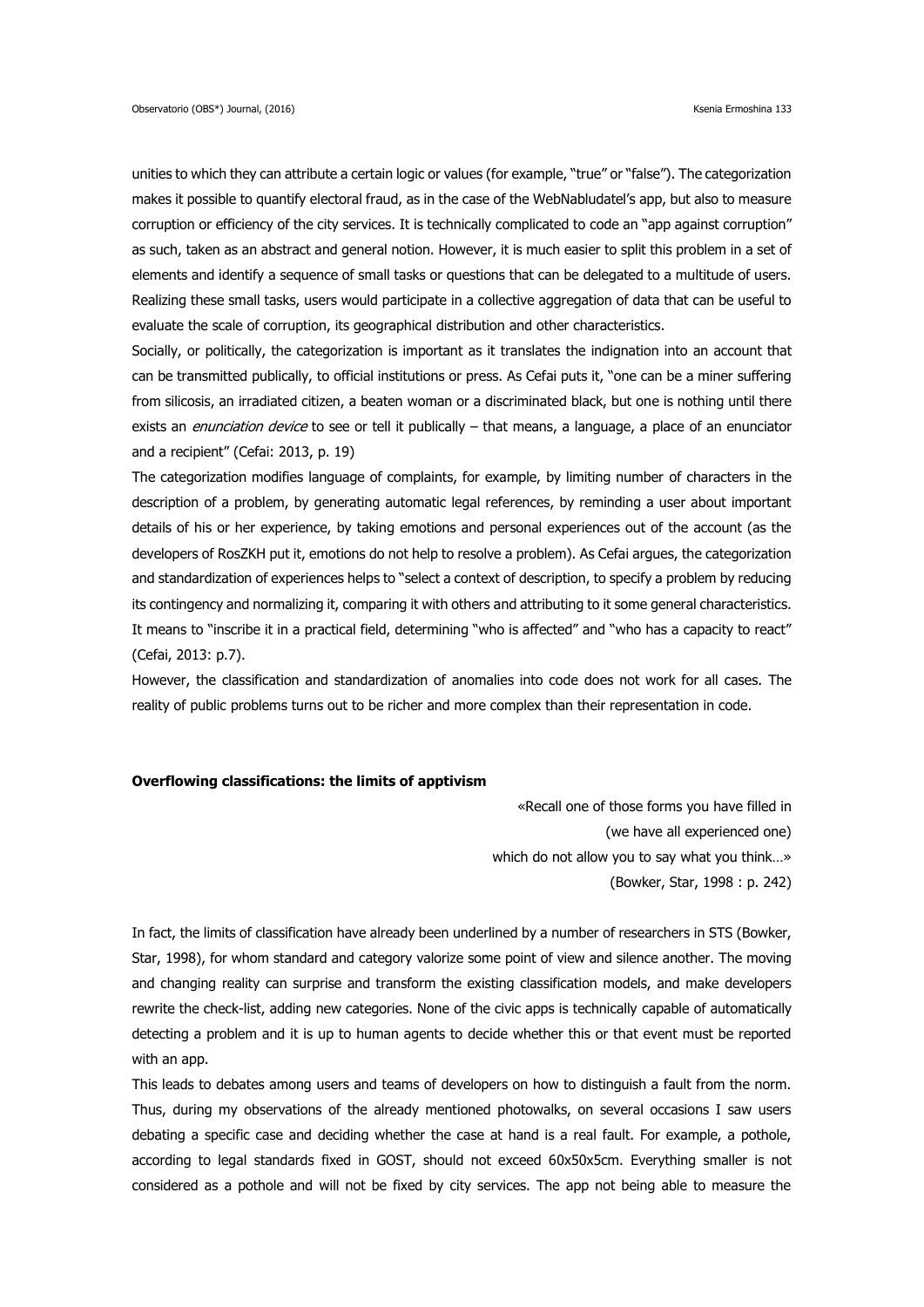dimensions of the pothole, users apply a variety of objects that they have « at hand » in order to measure them, for example, putting their shoe or a kick-scooter inside a pothole.

Real problems that actors often perceive as complex juxtapositions and a mix of several faults, have to be simplified and tagged with only one category from the app's menu. I remember observing testers of the Krasiviy Peterburg mobile app standing at an unfenced decaying lawn with a big Jeep parked on it. They were deciding how to classify this fault – as a problem with « green space », or missing fencing, or illegal parking. The testers finally agreed on missing fencing, justifying it as "more important because it is a longterm problem, and the Jeep will go away before the police comes, and if we put up a fence, he will not be able to park here again." After this accident, the developers have added a possibility to add « repair the fence » to both « Illegal parking » and « Problems with green space », transforming the classification of problems.

Transcoding a personal experience consists of standardizing and impersonalizing the particular case, otherwise it is impossible for the app to generate a text of a complaint. The emotional aspect of complaints is also something that the apps tend to control, either by recommendations to users or by technical means. For example, when filling in the form on the Zalivaet.spb app, a user is instructed on how to describe his case: "Set your emotions aside, give us a very brief description of your problem". The RosZKH app tries to control emotions by technical means, it allows only 350 characters to describe a problem. Dmitri Taralov, the app's moderator and administrator, explains why such a limitation is necessary:

« In our experience it is enough. Some problems can be described in 140 characters [Twitter standard], 350 is a lot. Secondly, we want to protect ourselves and the administration from people who like writing a lot while saying nothing. You know, there are these people called professional complainers, who enjoy describing their problem on several pages when it is possible to express it all in five to seven phrases ».

This limitation by design challenges the practice of handling grievances and complaint writing that has a long tradition in Russia. The Russian sociologist Elena Bogdanova analyzes petitions to the Russian president Vladimir Putin in terms of justification (as understood by Boltansky & Thevenot, 1991) and demonstrates that the "textual space of a complaint contains the language of both sides (the author and the addressee)". (Bogdanova, 2013, p.13) In the case of civic apps, the author's language tends to be replaced by that of the machine. The justification within categories of personal experience is replaced by legitimation in terms of legal and technical norms.

This translation seems to be technically justified: it is necessary in order to enable complaining via web and mobile applications (within closed interfaces and menus), and consequently making this practice universal and replicable. However, lots of users experience it as a form of restriction and control, or, what I call an "asymmetry-by-design" mentioned above. The asymmetry-by-design results of a conflict between the categorical grid (check-list, menu, fill-in forms) and a lived experience. As Bowker and Star argue, "when experience meets the formal-structural, such as when one tries to squeeze one's complicated health history into a multiple-choice questionnaire, tension usually results" (Bowker, Star: 2007, p. 274).

However, users tend to overcome these technical limitations by inventing some ruses. For example, Alexey B., a very active user of Krasiviy Petersburg app (with about 400 cases declared), shared with me several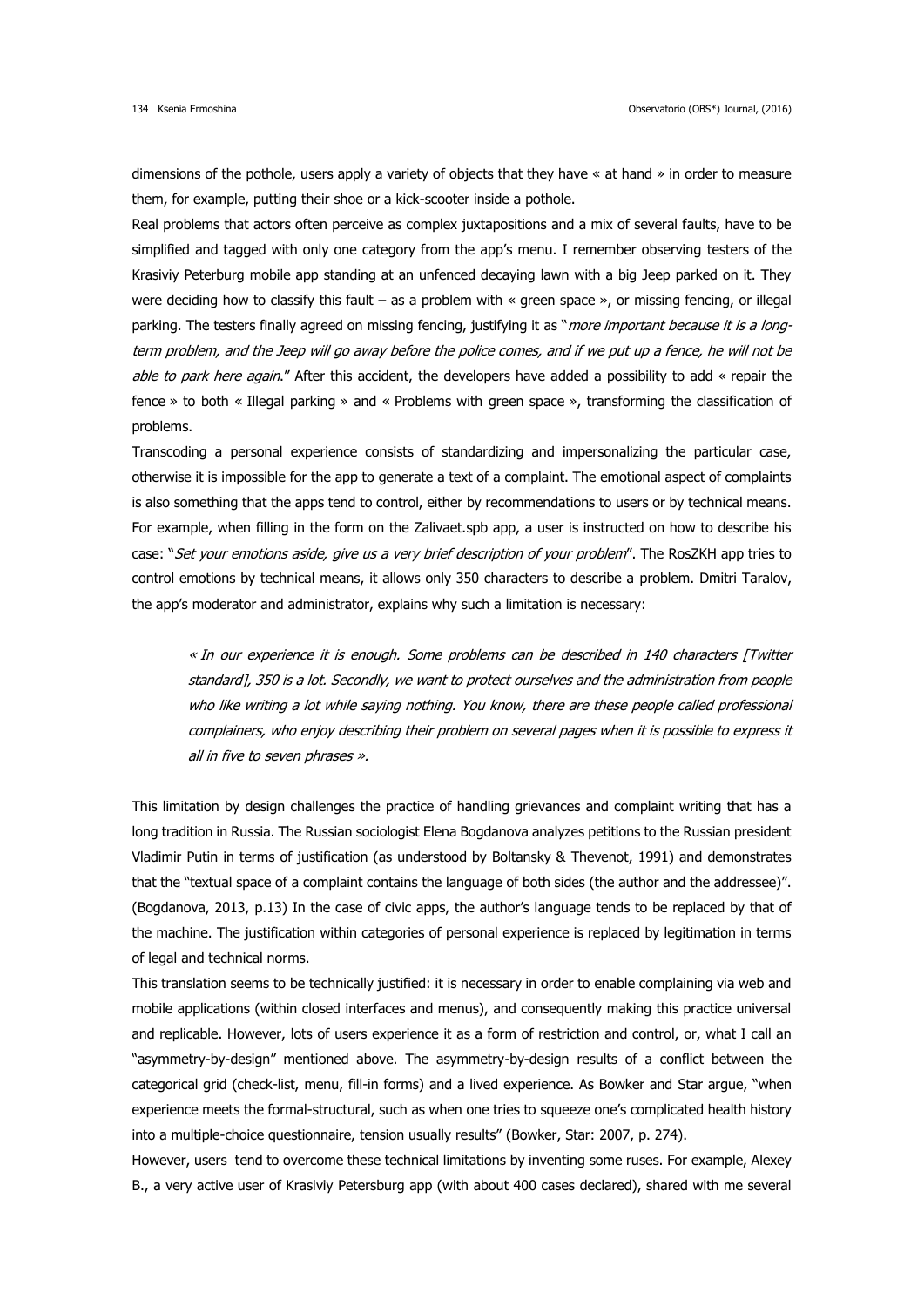of his "hacks". For instance, in order to join two photos instead of one (the app is limited to one photo per problem), he merges two photos into one using Photoshop or making a printscreen on his mobile phone. He also writes long complaints in Microsoft Word or other text editor and joints them to his complaint in a format of .jpg as if it was a photo, thus overcoming the restrictions of characters imposed by the application. Users share these kinds of ruses on special pages on Vk.com and Facebook, producing another kind of expertise that tends to complete the fails and to repair asymmetries caused by standardization. Moreover, as the majority of the civic apps are opensource, user communities participate in beta-testings, actively report bugs and provide feedback. Eric Steven Raymond analyzes this shift in "producer-user" relationship in his canonical text "Cathedral and the Bazaar", underlying the importance of the users to the opensource projects. He writes: "Lot of users are hackers too.... Given a bit of encouragement, your users will diagnose problems, suggest fixes, and help improve the code far more quickly than you could unaided. Treating your users as co-developers is your least-hassle route to rapid code improvement and effective debugging". (Raymond, 1996). Indeed, in the case of the civic apps, the community of users becomes a major actor in improving and maintaining the software. In this sense, they seem to counterbalance the user/developer asymmetry mentioned earlier.

While urban apps seem to be more or less efficient and flexible the SLCAF app is a particularly problematic case that shows limits of *apptivisation* of public problems and asymmetries that it produces. In fact, the application is rarely used as the only tool of reporting on ethnic profiling. Gabrielle M., moderator of the app, shares her experience:

« We only have about 600 cases sent with the app. And people do not fill in all the fields, they do not want to give all the information to the app. They prefer to be called back and talk to a human being. They still prefer to speak to us. We listen to them and write down what they say, as we used to do it before the app ».

(Interview with Gabrielle M., student of law, moderator of SLCAF)

It turns out to be quite difficult to realize the SLCAF's initial mission to give people a possibility to speak out loud, as opposed to "talking on their behalf", through an interface of a web-application. A preexisting interface with its grid of categories, with its check-list with closed and open questionnaires changes the way people complain about their experiences: their stories are transformed, filtered and shaped by the app's interface.

Unable and unwilling to fit their experience in a restricted format, SLCAF users would rather prefer to be called back and to talk to a member of SCLAF association. It is precisely the possibility to talk using their own words that they search. To call a cat a cat, to describe what a policeman was doing with one's body or belongings, or what he was saying, and not to chose from a list of closed categories (Have you experienced "physical" or "verbal" violence? If yes, then precise).

In this sense, it is interesting to come back to Brabham's critics of crowdsourcing. For him, in a crowdsourcing project the purpose is already defined by the organization, while the users have a limited degree of freedom in their participation. According to Brabham, on the one hand, "when the locus of control is too much on the side of the organization – the crowd becomes a mere pawn." On the other hand, "the opposite end of the spectrum when the locus of the control resides more on the side of the community" leads to self-governance, while a situation where "the organization is merely incidental to the work of the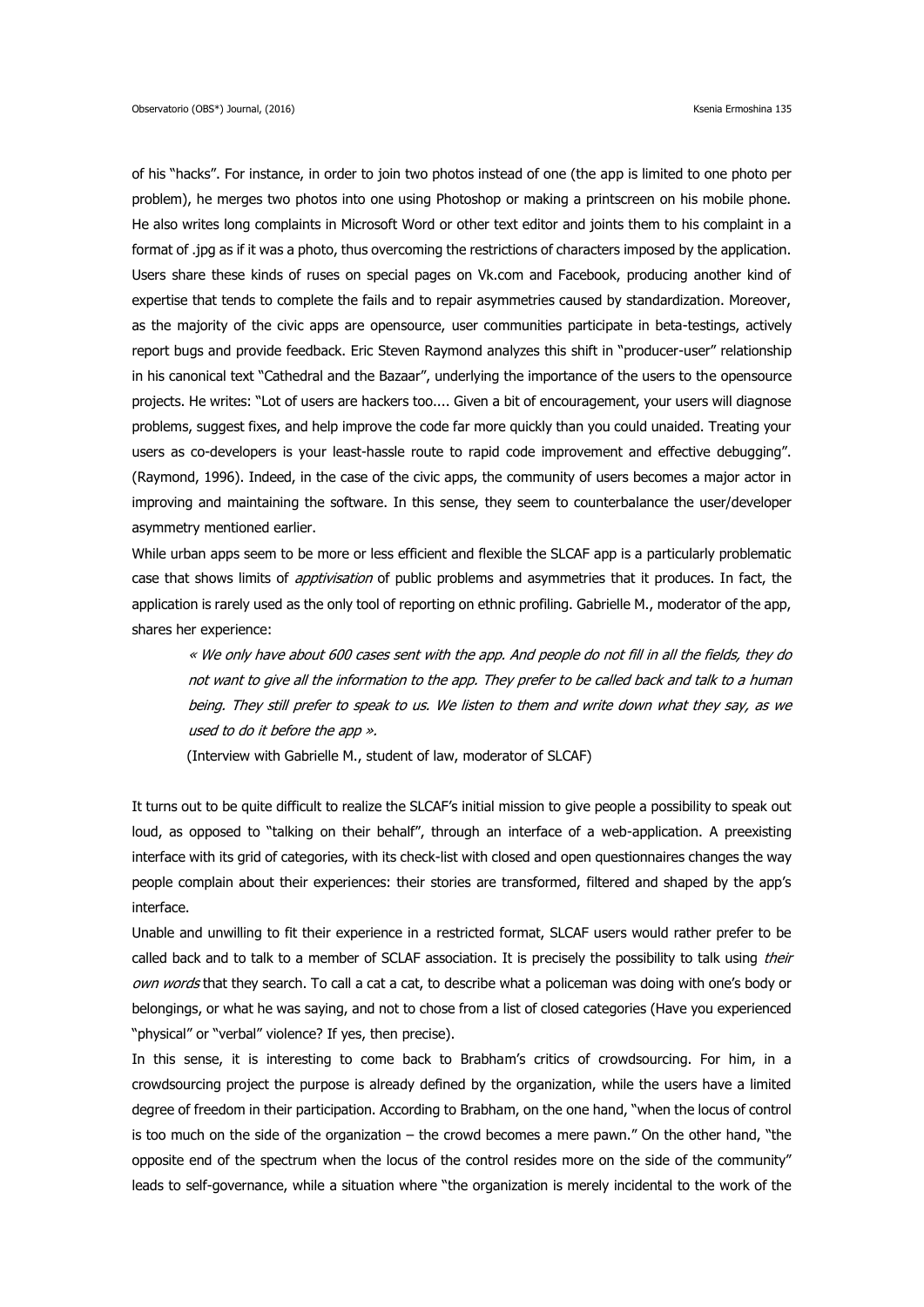crowd" is also not considered by Brabham [9] as crowdsourcing » (Brabham, 2013). In this sense, it is thanks to a variety of different formats (SMS-alerts, telephone hotline, guidebook, web application) that a certain balance can be achieved between technological frame, organization and individual experiences. This case highlights a paradoxical ambiguity of civic applications: on the one hand, they claim to help users speak on their own behalf and optimize the complaining practices. Though on the other hand the standardization process replaces their language by that of the apps' authors. As Bowker and Star ironically underline, "helping (people) reclaim the sovereignty of their lived experience has often been seen as an act of heroism… However, this can take the paternalizing form of speaking for the silenced people (what some scholars have called ventriloquism)" (Bowker, Star: 2007, p. 279). This notion of "ventriloquism" refers to the two kinds of asymmetries I mentioned above. Firstly, the divide between coders and users, between those who define the problem, and those who live it. Secondly, the asymmetry produced by the standardization. While the user-developer asymmetry seems to be more or less counterbalanced by the contributive activity of user communities, their ruse and expertise, the danger of the asymmetry-by-design resides in the very interface of the applications. The standardization of individual experiences can provoke an asymmetry between lived experience and categorical grid. The active implication of users into bugreporting and feedback can keep the grid more flexible, reflexive and adaptive.

## **Conclusion**

The goal of the present paper was to examine the belief in the efficiency of code as a problem-solving tool. More and more civic applications have been developed by social movements, activists, right defenders, NGOs, using crowdsourcing technologies with a hope to empower citizens and build new ways for disadvantaged groups to overcome asymmetry and make visible their problems. While a certain skepticism is present in literature in regards of these tools, a focus on their design process can bring us more elements for an analysis of their limits and potential.

In the article I proposed to follow several case-studies, an application against police discrimination and ethnic profiling, an application against electoral fraud and a bunch of urban apps, dealing with different problems related to urban equipment. Following the genesis of these projects, I found that the design solutions had grown out from a certain activist experience and expertise. Indeed, the interfaces of the applications result from inquiries that actors deployed in order to redefine the trouble and reattribute responsibilities finding the institutions that can be relevant in responding to the given problem.

During these inquiries actors produce different supports that preceded or accompanied web and mobile applications. These devices, such as paper questionnaires, guides, roadmaps, mail, pages on social networks, SMS-alert system and telephone hotline, are based on a collective work of a community of developers, NGO activists, lawyers, users and keep traces of classification and standardization of knowledge on a given problem.

It is important to underline that these devices are not completely replaced by applications but rather coexist with them. The civic applications do not put an end to the preexisting means of action. On the contrary, the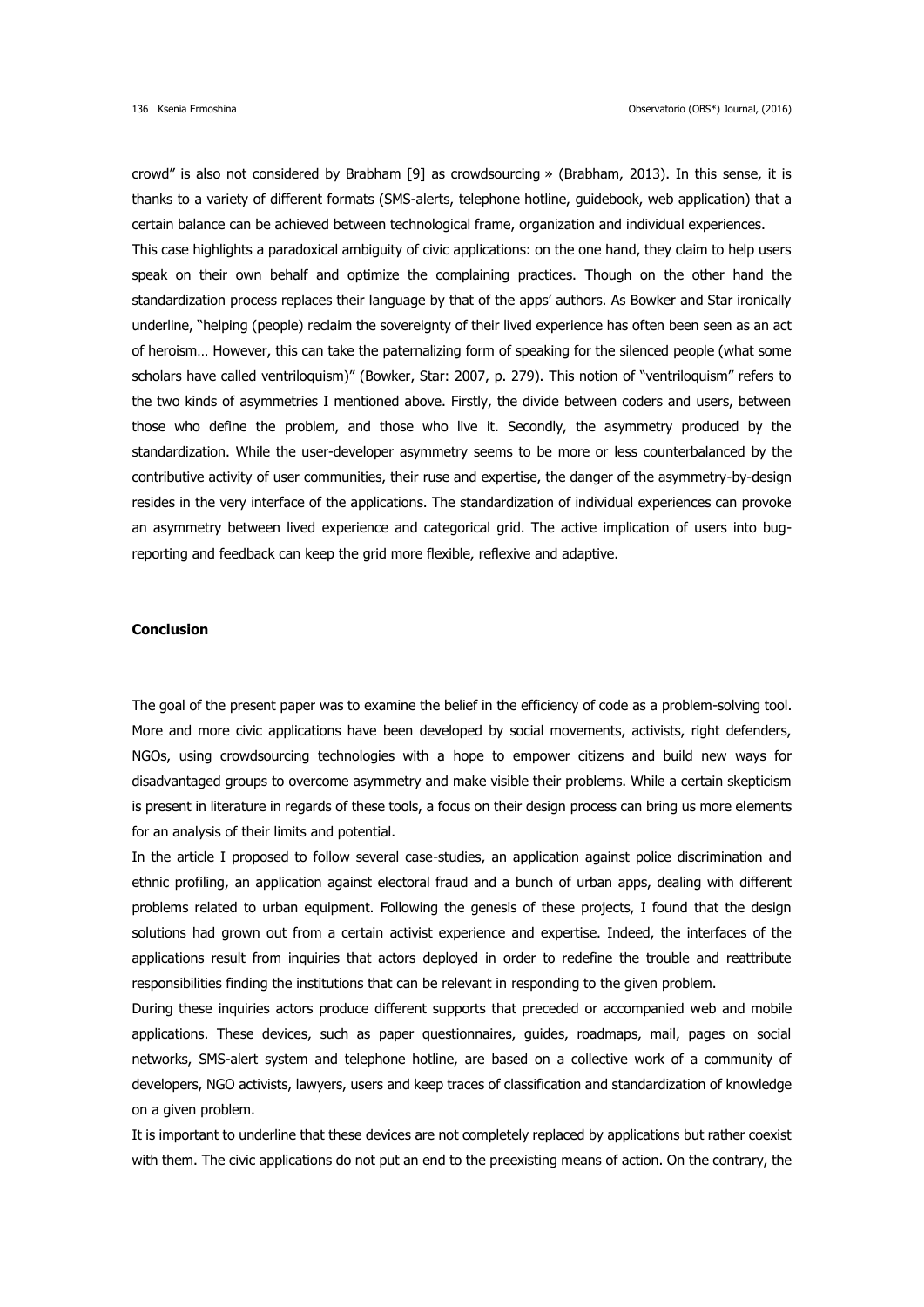variety of tools gives users a choice and enhances the likelihood to get the problem solved. This multiplicity of "enunciation devices" responds in a certain way to the problem of asymmetry and that of digital divide. However, civic applications do something new compared to other tools. Thanks to the algorithm of "long networks" the civic applications help users identify the addressee of their complaints and alerts. It is the administration itself that acts as an API, redirecting the alert to the relevant agent. They also standardize the way users complain and alert: the closed check-lists and interfaces guide users and produce perfectly written and legally empowered texts. Civic apps being based on legal texts, they translate law into code and thus democratize the access to legal expertise.

Development of civic apps is based on categorization and standardization: one cannot make an app "against corruption", however, by breaking a global challenge onto small tasks (microtasking), it becomes possible to build crowdsourcing applications. As Bowker and Star put it, this classification and categorization is necessary both for programming and for communities that produce new accounts of a problem, new descriptions of experiences in a *public language*. Indeed, civic applications become translating tools that help users to communicate with administrations framing their personal experiences and translating them into more standardized, formalized and encoded accounts.

However, the grid of categories does not cover all the problematic situations. As my research has shown, experiences tend to overflow the classification. A case that is hard to classify questions the interface and opens its black box in order to redefine the grid, make it finer or find new categories that would better suit the new experiences. There is, thus, a constant back-and-forth between code and experience. Users play a crucial role in this process. Not only do they give their feedback upon the overflows and limits of the applications' design, but they also propose modifications and invent ways to overcome technical restrictions by their own ("hacking" the application).

My research shows that the format of civic applications is more efficient in the cases of problems that can be easily classified and are regulated by a definite legal basis. Urban problems are more adapted for being encapsulated into an app than the problem of ethnic profiling. In the latter case the need to express oneself beyond closed questionnaires and check-lists, to have his or her own voice heard is a constituent part of the issue. The problematic and intimate experience of violence and humiliation seems to be extremely hard to translate into code: it is the *human* agent who will have the last word, by listening and treating *personally* every story.

However, regardless these limits, civic applications are still making something special to public problems and to the civic participation. First of all, thanks to the principle of "micro-tasking" and via different instruments, such as collaborative maps, photogalleries, forums of users and archives, they make possible an operation of accumulation and multiplication. While individual cases go through the interface of the apps, they "gain" in power, as they are represented on the same surface (of a map, for example), with thousands of other cases. Represented on a map of RosYama, every pothole becomes part of a struggle against corruption (Ermoshina, 2014: a). The app reinforces particular cases, inscribes them into a bigger movement, helps producing statistics on sensible issues, on which state institutions do not have data or are not willing to share this data with citizens.

The apps help to build a civic expertise of these problems and even to transform political agenda. Thus, SLCAF brings a project of "police deontology reform", RosZKH has made several amendments to the Housing code that have been accepted in 2013, RosYama has managed to build a dialogue with Moscow city Road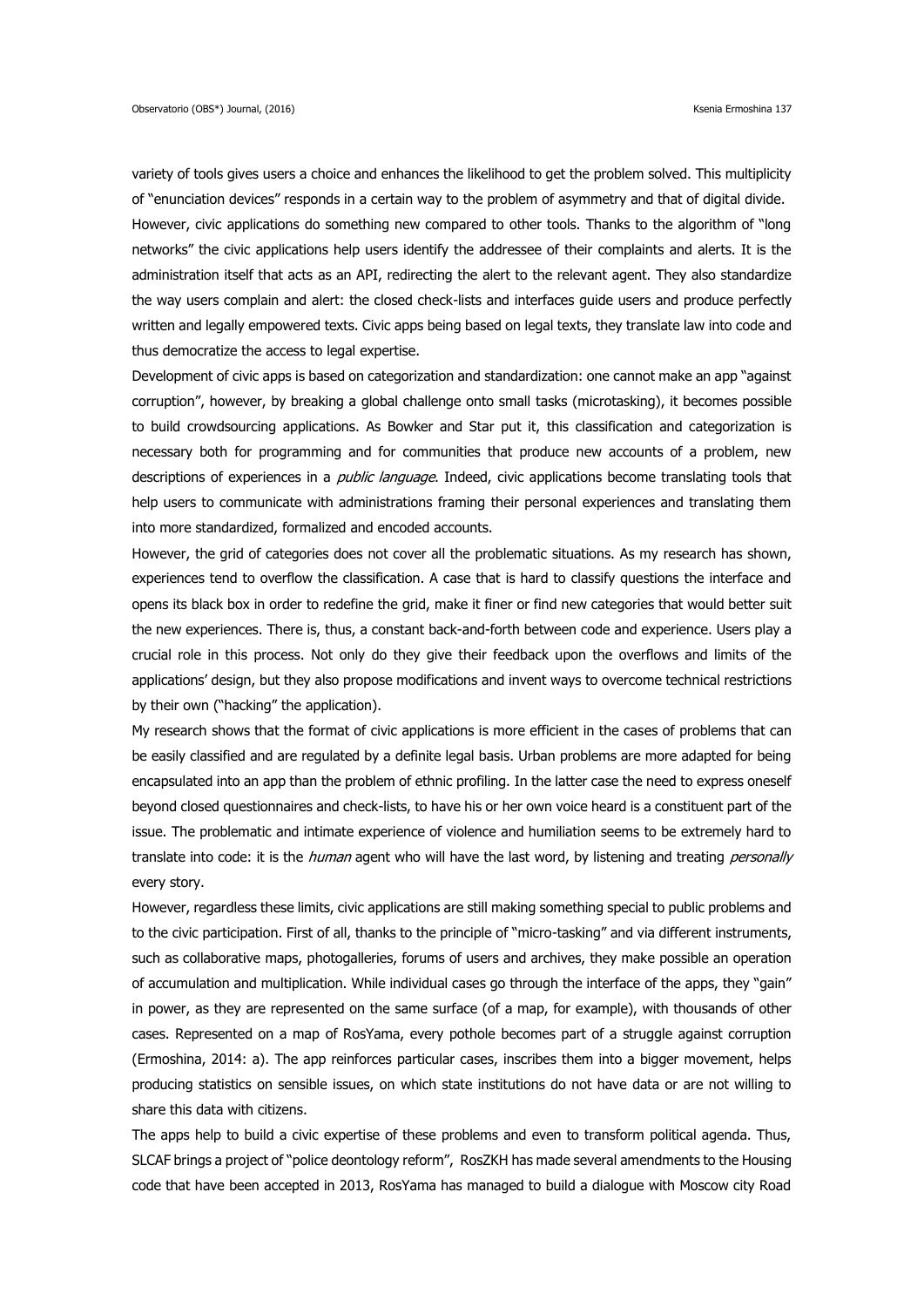police and developed a common informational system and database of road quality problems. Civic apps can become tools for politicization of ordinary problems. They were for instance used during municipal elections in Saint-Petersburg in 2014, and in Moscow in 2013, the candidates of opposition having built their platform upon their statistics of app usage.

I argue that civic apps are both instruments and products of publicization and construction of public problems. While actors tend to make sense of the trouble they face with and search for the ways to identify, name, normalize and fix it, digital interfaces crystallize this collective inquiry. The crystallization and the following standardization are necessary to build up efficient informational infrastructures and interfaces, but at the same time can become sources of tensions and asymmetries. Without an active implication of users, and the back-and-worth between experience and code, civic apps risk to become tools of monopolization and depersonalization of protest (the ventriloquist effect).

# **Biblipgraphical References**

Akrich, M. (1998). Les utilisateurs, acteurs de l'innovation [Users, actors of innovation]. Education permanente, 134, 78-89.

Allard L., Blondeau O., Nouvelles formes de mobilisation et d'innovation politique : le concours [http://www.internetactu.net/2010/06/10/nouvelles-formes-de-mobilisation-et-dinnovation-politique-le](http://www.internetactu.net/2010/06/10/nouvelles-formes-de-mobilisation-et-dinnovation-politique-le-concours/)[concours/](http://www.internetactu.net/2010/06/10/nouvelles-formes-de-mobilisation-et-dinnovation-politique-le-concours/)

Asmolov G., (2014) Crowdsourcing as an Activity System: Online Platforms as Mediating Artifacts. A Conceptual Framework for the Comparative Analysis of Crowdsourcing in Emergencies, paper published in Proceedings of the Sintelnet WG5 Workshop on Crowd Intelligence: Foundations, Methods, and Practices, Barcelona, Catalonia, 8-9 January,<http://ceur-ws.org/Vol-1148/paper3.pdf>

Badger, E. (2013) Are civic hackathons stupid? article published in <http://www.theatlanticcities.com/technology/2013/07/are-hackathons-stupid/6111/>

Badouard, R. (2014). La mise en technologie des projets politiques. Une approche « orientée design » de la participation en ligne [Putting political projects in technology. Design-oriented approach to online participation]. Participations, 8, 31-54.

Baraniuk, C. 2013 Civic Hackers Reshape Your Goveernment, In New Scientist 2013-06-29 218(2923):36- 39, DOI: 10.1016/S0262-4079(13)61625-5

Bogdanova, E. (2013). Complaining to Putin: A paradox of the hybrid regime. Retrieved from: http://culturesofgrievance.wordpress.com/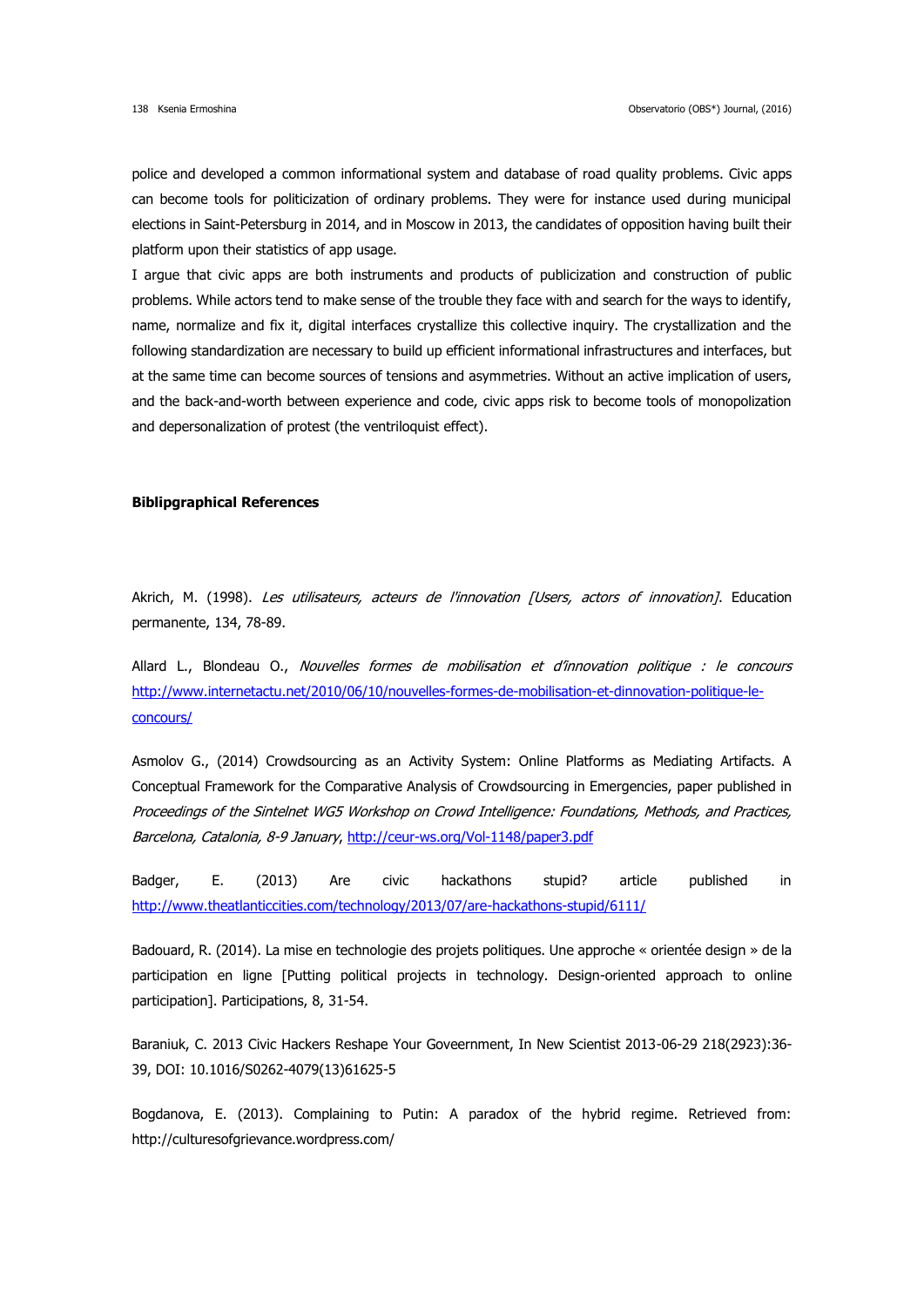Boltanski, L., & Thévenot, L. (1991). De la justification. Les économies de la grandeur [On justification. The economy of worth]. Paris: Gallimard.

Bowker, G. & Star, S. L., (1998). Building Information Infrastructures for Social Worlds – The Role of Classifications and Standards. In T. Ishida (Ed.), Community Computing and Support Systems (pp. 231– 248). Springer.

Bowker, G. & Star, S. L., (1999). Sorting Things Out: Classification and its Consequences, Cambridge, Mass.: MIT Press.

Bowker, G & Star, S. L., (2007). Enacting silence: Residual categories as a challenge for ethics, information systems, and communication, Ethics and Information Technology, 9 (4), 273-280

Brabham D. C. (2008). Crowdsourcing as a model for problem solving. An introduction and cases. Convergence, 14(1), 75-90

Brabham D. C. (2013) Crowdsourcing. Boston, MA: MIT Press.

Cefai, D. (2013) L'expérience des publics : institution et réflexivité. Sur la sociologie des problèmes publics 1/2., in EspaceTemps EspacesTemps.net, Travaux, 04.03.2013<http://lab.softwarestudies.com/>

Chateauraynaud, F. ; Torny, D. (1999). Les Sombres précurseurs, une sociologie pragmatique de l'alerte et du risque, Paris, Éditions de l'École des Hautes Études en Sciences Sociales

Chignard, S. (2013). Un hackathon, sinon rien ? An article published on 8 January 2013 at <http://donneesouvertes.info/tag/hackathon>

Costanza-Chock, S. (2003). Mapping the repertoire of electronic contention. Paper presented at the World Summit on the Information Society, Geneva, Switzerland.

Dafermos, G., Soderberg, J., The hacker movement as a continuation of a labour struggle, Capital & Class, 2009 vol. 33 no. 1 53-73

Elliott, M. (2006). "Stigmergic Collaboration: The Evolution of Group Work." M/C Journal 9 (2). <http://journal.media-culture.org.au/0605/03-elliott.php>

Emerson, R. M., & Messinger, S. L.. (1977). The Micro-Politics of Trouble. Social Problems, 25(2), 121–134. <http://doi.org/10.2307/800289>

Ermoshina K. (2014 a). Democracy as pothole repair: Civic applications and cyber-empowerment in Russia. Cyberpsychology: Journal of Psychosocial Research on Cyberspace, 8(3), article 4. <http://doi.org/10.5817/CP2014-3-4>